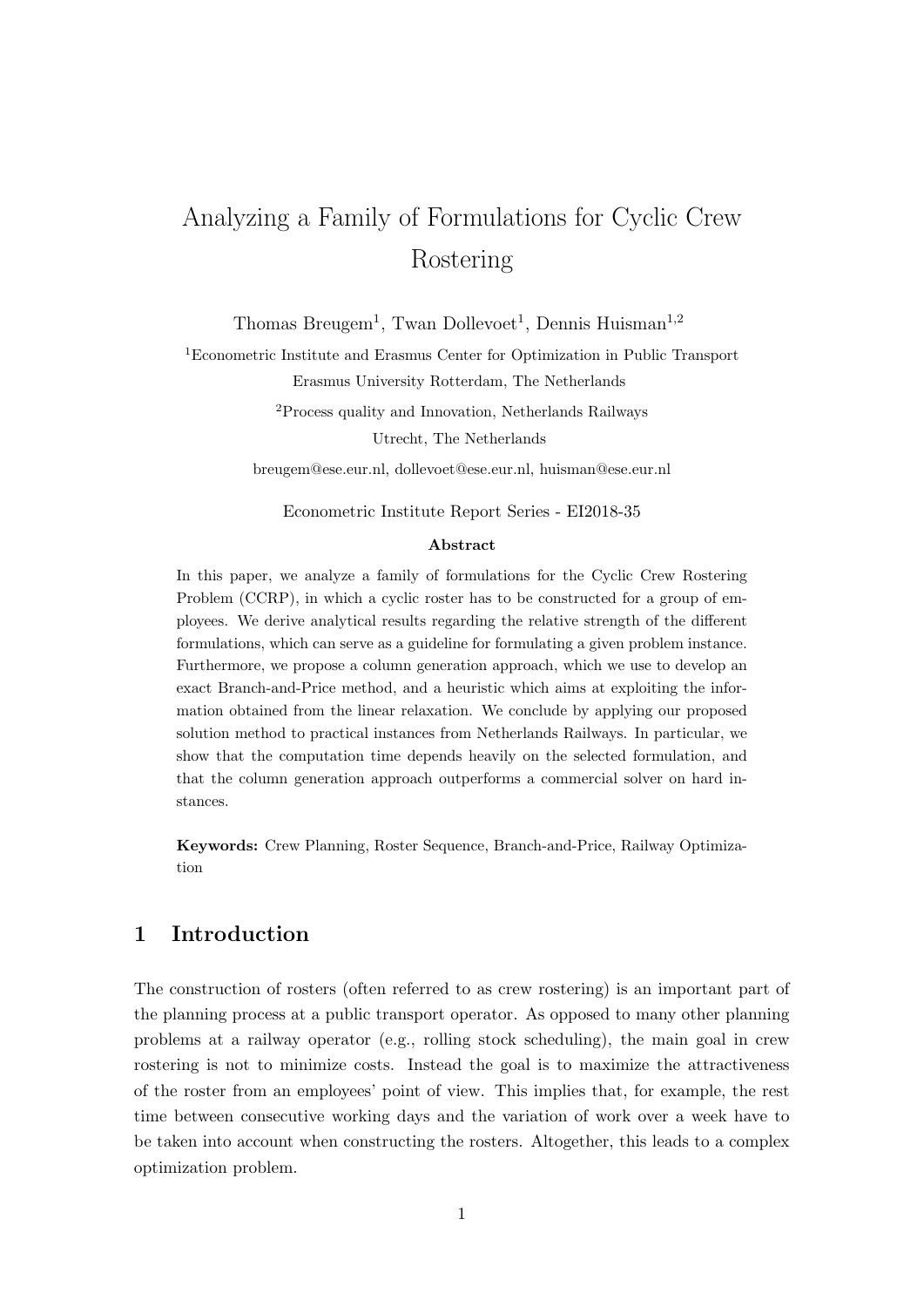The inclusion of attractiveness in crew planning has shown to be important in practice. In the Netherlands, for example, the incorporation of attractiveness in crew planning was vital in resolving conflicts between the labor unions and Netherlands Railways (NS), the largest railway operator in the Netherlands. An import development in this respect was the introduction of the 'Sharing-Sweet-and-Sour' rules, which aim to increase the quality of work (see Abbink et al. [2005] for a detailed discussion). These rules, for example, assure that 'nice work' (e.g., long distance trips) are equally distributed among all depots. Borndörfer et al. [2017] discuss the importance of attractive work in Germany. They note, for example, that the bus drivers at BVG (Berlin's public transport company) have an average age of around 50 years. The focus on attractiveness, in this case, can be a key instrument for recruiting new (younger) drivers, as the possibility for higher salaries is generally limited.

The focus on the distribution of work is apparent in the use of roster groups, which are groups of employees with similar characteristics (e.g., age, preferences), that operate in cyclic rosters. This implies that, after a certain time period, each employee in a group has done the exact same work, assuring a fair distribution of work within each group. In the Cyclic Crew Rostering Problem (CCRP) the goal is to maximize the attractiveness of a roster constructed for such a group.

In this paper we introduce a family of formulations for the CCRP. This family of formulations includes the assignment formulation proposed in Hartog et al. [2009], and a formulation similar to the one proposed in Breugem et al. [2017] for the Fairness-oriented Crew Rostering Problem (FCRP). The family of formulations is motivated by the poor performance of typical assignment models on difficult instances. Each formulation corresponds to a different partition of the rosters, hence, depending on the constraints, a strong formulation can be obtained by picking a suitable formulation from the family. The partition based on the weeks of the roster is a good example of a possible partitioning.

The contribution of this paper is fourfold. Firstly, we propose a family of formulations for the CCRP, based on the formulation originally proposed in Breugem et al. [2017]. Secondly, we derive analytical results regarding the strength of the proposed formulations. In particular, the derived results give intuition on how to pick a suitable formulation for a given CCRP instance. Thirdly, we develop a column generation approach to solve this model, on which we base an exact Branch-and-Price approach and a heuristic method. Finally, we show the benefit of our approach using practical instances from NS.

The remainder of the paper is organized as follows. In Section 2, we formalize the CCRP. In Section 3, we give an overview of related work, and in Section 4, we introduce our mathematical formulation. In Section 5, we derive analytical results regarding the tightness of the formulation. In Sections 6 and 7, we discuss the Branch-and-Price approach and the heuristic, respectively. Finally, in Section 8, we apply our solution approaches to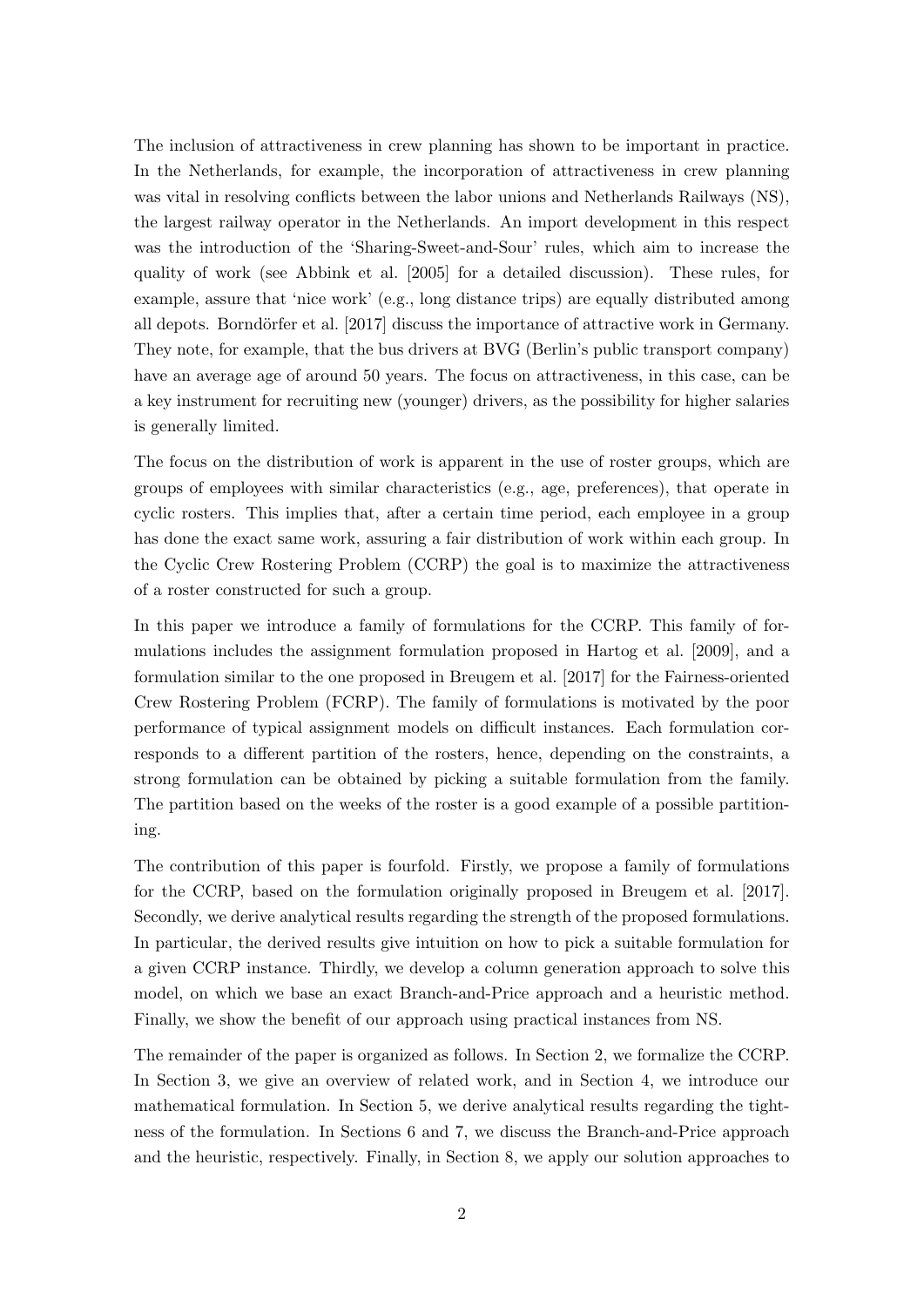practical instances of NS, and the paper is concluded in Section 9.

## 2 Problem Description

At many public transport operators, the rosters for the employees are constructed for a period of one year, and the timetable for this period is assumed to be the same for every week. This implies, for example, that there are generic Monday tasks, which need to be executed each week. In other words, the tasks that need to be executed on the 3rd of March are identical to the tasks that need to be executed on the 10th of March. This property leads to the use of cyclic rosters. In such a roster each employee cycles through the rows (i.e., generic weeks) of the roster, and hence each row in the roster is executed multiple times by different employees.

The goal of the CCRP is to construct a cyclic roster for a group of employees. The input to the CCRP is a basic schedule, and a set of duties. The basic schedule specifies the key elements of the roster. The schedule could, for example, specify for each day whether a duty or a rest day needs to be scheduled. Figure 1 gives an example of a basic schedule for three employees. Each row in the basic schedule (indicated on the left) represents a week of work, which is consecutively executed by one of the employees. The duties represent the work that needs to be scheduled. Each duty specifies a sequence of tasks, where a task specifies, for example, that the employee has to drive a train from Amsterdam to Rotterdam at 11:15. The duties can also be divided in categories, based on, e.g., their start time.



Figure 1: Example of a basic schedule for three employees. Each day specifies either one of three duty types: Early  $(E)$ , Late  $(L)$  or Night  $(N)$ , or a rest day  $(R)$ .

Figure 2 shows an example of a cyclic roster for three employees, which fits the basic schedule depicted in Figure 1. Each of the scheduled duties is indicated by its index, and the rows are indicated on the left. The cyclicity of the roster implies that the first employee starts with row  $r_1$ , the second employee with  $r_2$ , and the third employee with  $r_3$ . In the next week, the employees 'cycle': The first employee executes  $r_2$ , the second employee executes  $r_3$ , and the third employee executes  $r_1$ . After three weeks, the cycle is completed, and the process repeats itself. Note that the cyclicity implies that there can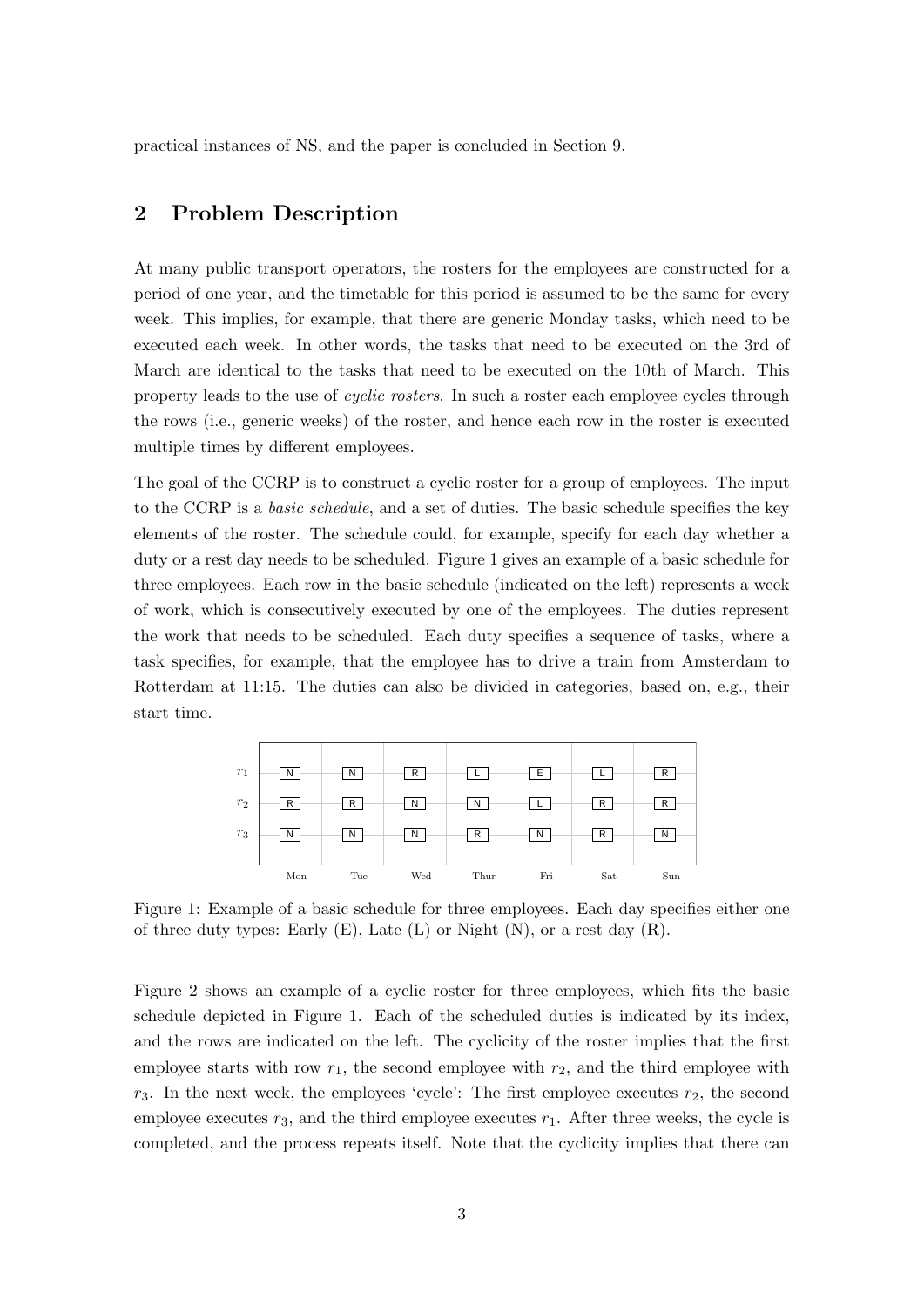be overlap between different rows: Duty 106 starts on Sunday in the third row, and ends on Monday in the first row.



Figure 2: Example of a cyclic roster for three employees.

Two important aspects have to be taken into account when constructing the rosters. Firstly, the roster should be feasible with respect to the labor regulations. For example, there should be sufficient rest time between consecutive duties, and the total amount of work in a row (i.e., in a week of work) cannot be too large. Secondly, the roster should be perceived attractive by the employees. Short, although legal, rest times, for example, make the roster unattractive, as employees prefer a proper rest period between two duties. Both the feasibility and perceived attractiveness are expressed using roster constraints. Feasibility is modeled using hard constraints, whereas attractiveness is modeled using soft constraints, thereby penalizing unattractive assignments of duties.

The CCRP can now be formulated as follows: Given a set of duties, and a basic schedule, create a cyclic roster, adhering to the basic schedule, such that all duties are scheduled, and the perceived attractiveness of the roster is maximized. The objective in the CCRP is to maximize the attractiveness of the roster from an employees' point of view.

## 3 Related Work

Crew planning is well-studied in the literature (see e.g., Van den Bergh et al. [2013] for an extensive overview). In mass transit and railway optimization the focus is mainly on cyclic rosters (see Huisman et al. [2005], Caprara et al. [2007]) whereas in, for example, the airline industry the focus is mainly on acyclic rosters (see e.g., Kohl and Karisch [2004]). Generally, crew planning is decomposed into crew scheduling and crew rostering. In the former, the duties (i.e., days of work) have to be constructed (see, for example, Abbink et al. [2005]), whereas in the latter, the rosters are constructed, given the duties.

The crew rostering problem occurs in two variants: either the basic schedules are considered input, or the construction of the basic schedules is part of the planning problem (either in a sequential fashion, or simultaneously). In the former case the focus lies on finding an attractive allocation of the duties, whereas in the latter case also the feasibility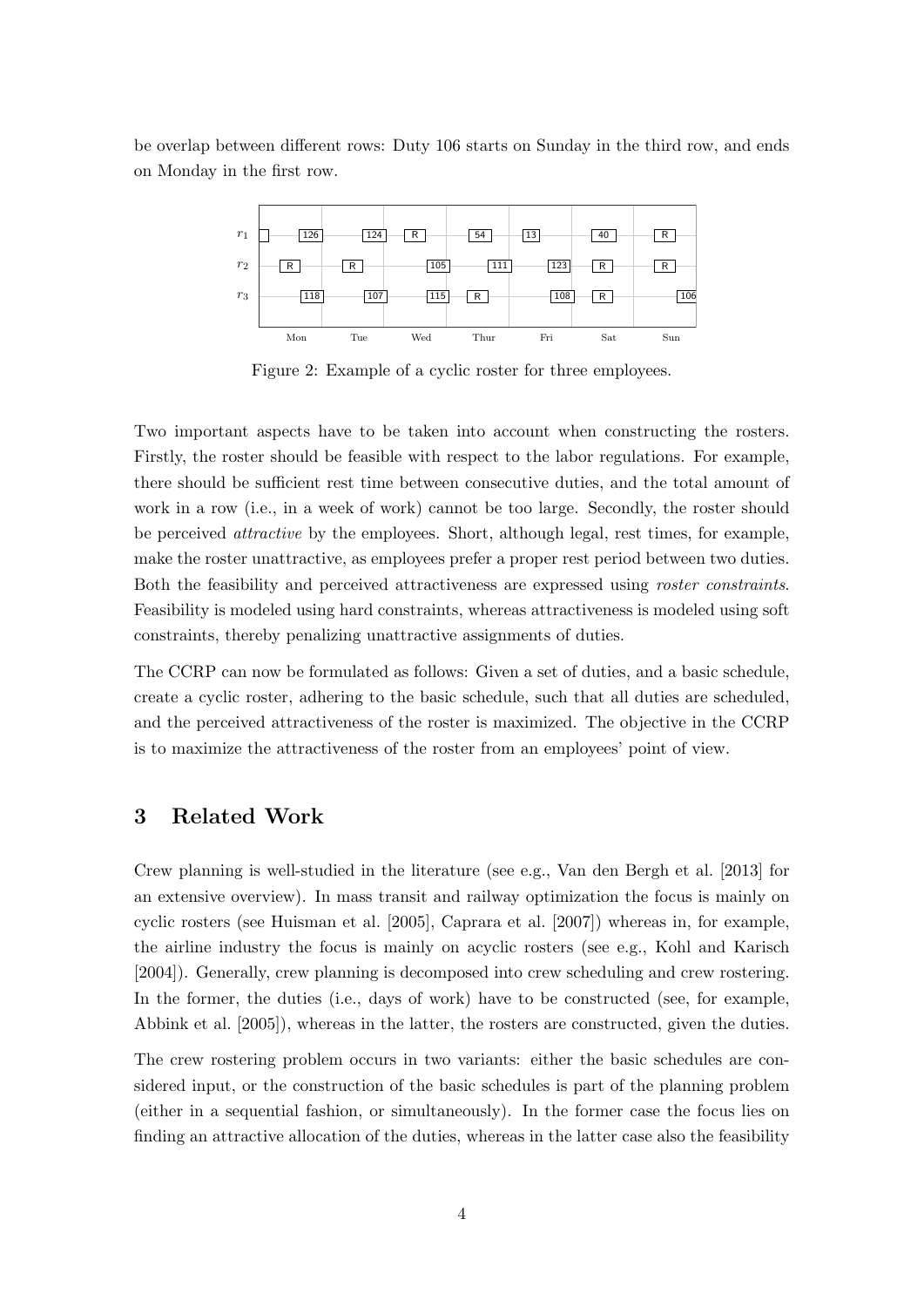of the basic schedule has to be taken into account (e.g., each number of sequential rows should have a proper weekend) . In this paper, we consider the first variant.

Different models have been proposed to solve the cyclic crew rostering problem. Caprara et al. [1997] develop both a multi-commodity flow model and a set partitioning model for crew rostering. Furthermore, they argue which formulation is more suitable, given the constraint set. They apply these models to the Italian railway case. Freling et al. [2004] develop a Branch-Price-and-Cut algorithm based on a set covering formulation. Hartog et al. [2009] propose an assignment model with side constraints, in which they first optimize the basic schedule, and then the assignment of the duties to these schedules. The latter problem is similar to the crew rostering problem considered in this paper. We note that this type of decomposition was first considered in Sodhi and Norris [2004].

In recent work, Borndörfer et al. [2015] propose both a network flow model and a set partitioning model, for which they propose a heuristic solution approach based on the Lin-Kernighan heuristic. In Borndörfer et al. [2017] an integration of duty scheduling and rostering is proposed. The authors propose a solution method based on Benders decomposition, and show that, by altering the duties (slightly), the attractiveness of the roster can be improved at almost zero cost. Finally, Breugem et al. [2017] consider a variant of the problem in which also the fairness (i.e., the equity of the duty allocation) is taken into account. The authors propose a formulation based on the rows of the roster, which is solved using a Branch-Price-and-Cut approach. The underlying crew rostering problem (i.e., obtained by omitting fairness) relates closely to the one considered in this research.

## 4 Mathematical Model

In this section we propose a family of mathematical formulations for the CCRP. In Section 4.1, we define the concept of clusters and roster sequences. In Section 4.2, we discuss how the roster constraints are modeled, and we introduce the necessary notation in Section 4.3. We conclude with a family of mathematical formulations for the CCRP in Section 4.4. The modeling techniques presented in this section relate closely to those of Breugem et al. [2017], and, to a lesser extent, Hartog et al. [2009].

#### 4.1 Clusters and Roster Sequences

The family of formulations is based on different partitions of the basic schedule. That is, we develop a mathematical formulation under the assumption that each basic schedule is partitioned into disjoint subsets, which we call clusters. This partition will be referred to as a clustering for the respective basic schedule, and should be picked a priori solving the model.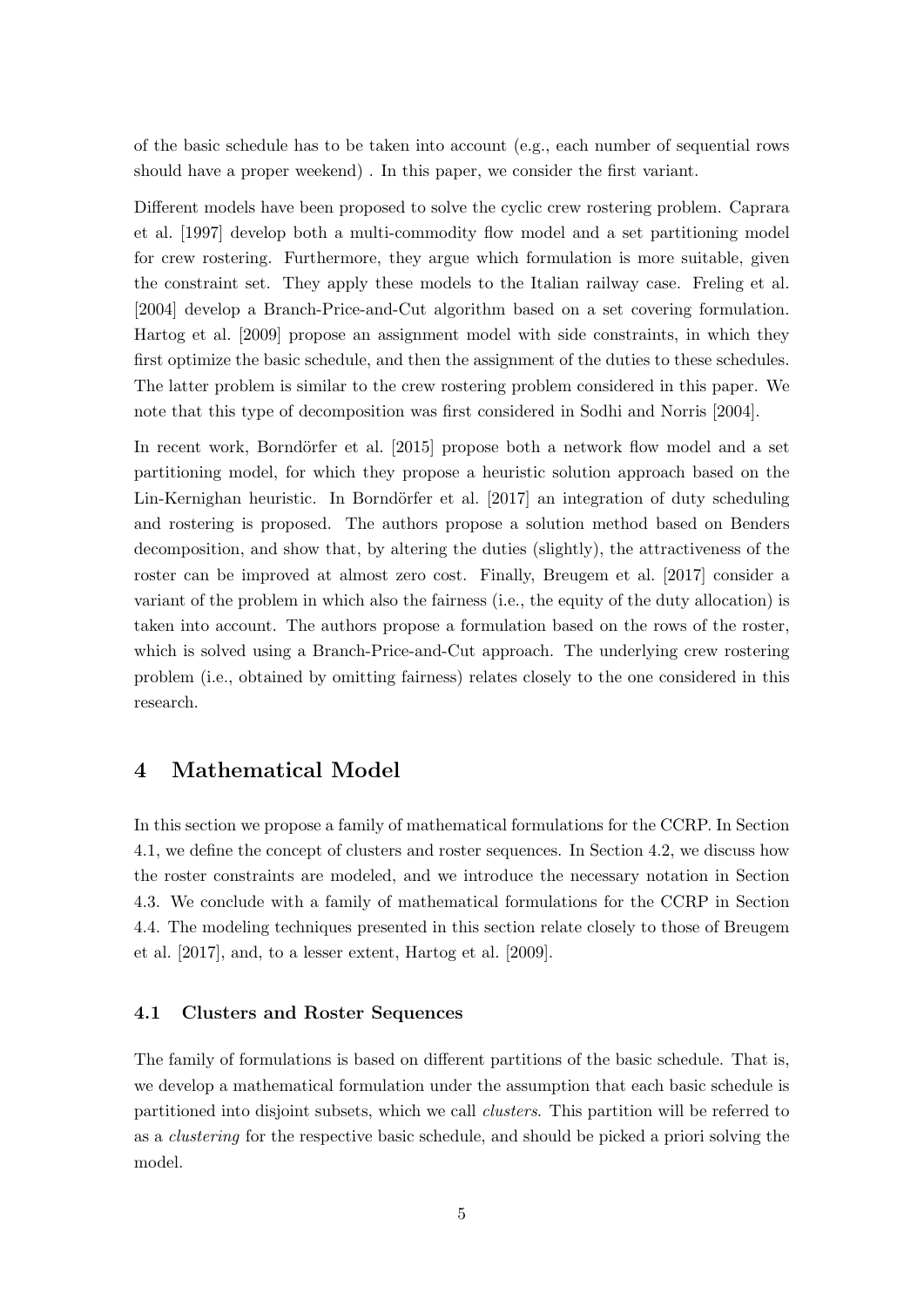The formulation will have a different structure for each possible clustering, giving rise to the family of formulations. Figure 3 gives an example of two possible clusterings for a basic schedule of four rows. In the clustering in Figure 3a, each cluster contains exactly one of the days in the basic schedule. The clustering in Figure 3b, on the other hand, assigns all days in the same row (i.e., Monday to Sunday) to the same cluster. Note that many more clusterings are possible. One could, for example, also consider a 'weekend' clustering, in which each cluster relates to either Friday to Monday (the 'weekend' days), or Tuesday to Thursday (the 'week' days). Such a clustering can be a good choice when, e.g., the rest time over the weekend is of utmost importance. Generally, days in a cluster do not need to be consecutive.



Figure 3: Example of different clusterings. Each highlighted area represents a cluster.

Each cluster is assigned a number of duties simultaneously. Each possible assignment of duties to a cluster is called a *roster sequence*. Formally, a roster sequence specifies a duty or rest day for each day in the cluster, such that the assignment is compatible with the basic schedule, and such that no duty is assigned twice (within the same cluster).



Figure 4: Cluster from Tuesday to Friday.

To illustrate the use of roster sequences, consider the cluster depicted in Figure 4. Two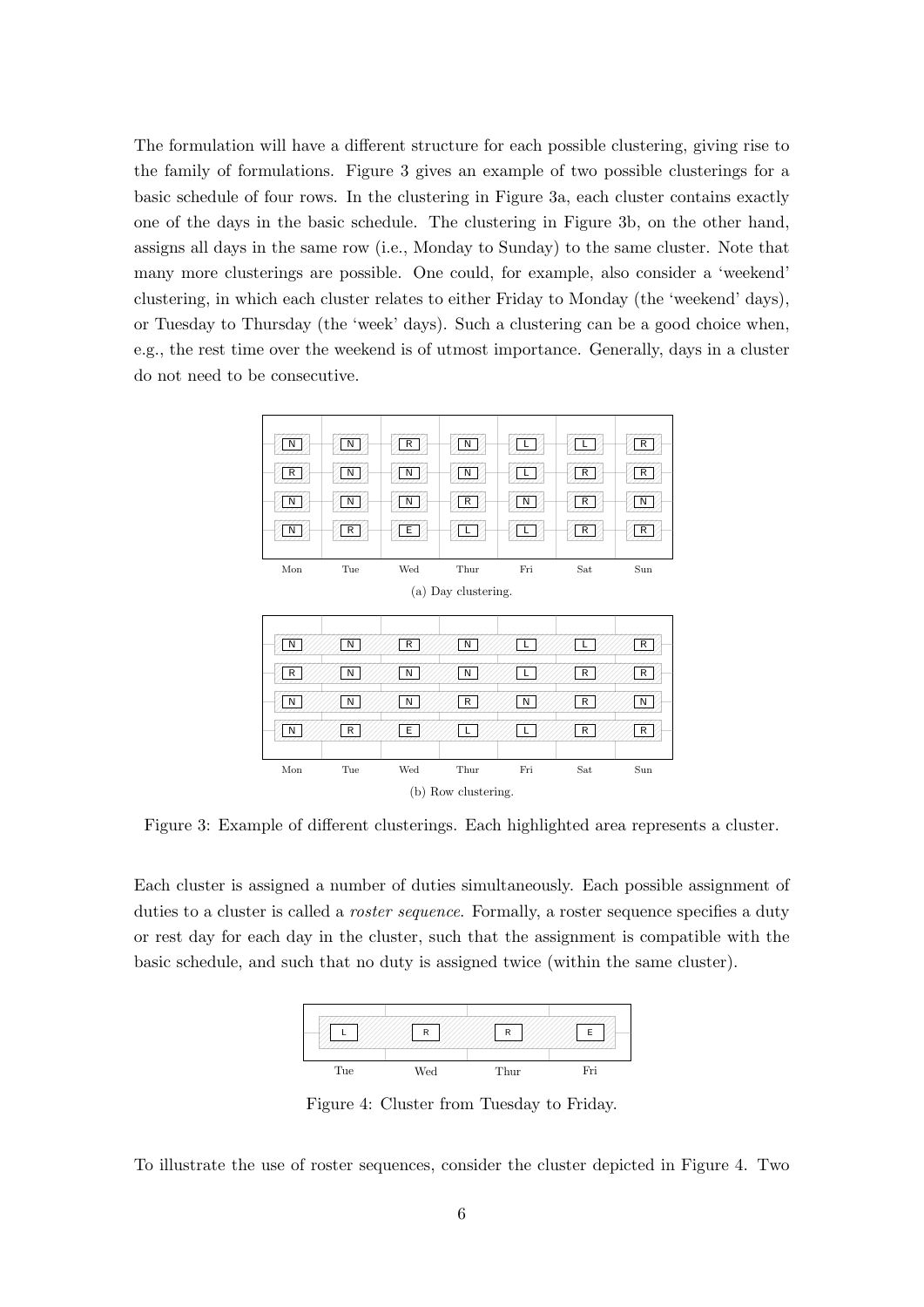possible roster sequences for this cluster are depicted in Figure 5. Both roster sequences contain different duties (indicated by the numbers). Note that in this case the second roster sequence has a shorter rest period than the first roster sequence (as duty 124 ends later than duty 126, and duty 58 starts earlier than duty 54), which might be considered undesirable.



Figure 5: Two possible roster sequences for the cluster of Figure 4.

The goal of a clustering is to model constraints implicitly using the roster sequences. That is, ideally each constraint considers the days in solely one of the clusters, and can therefore be taken care of when generating the roster sequences. As an example, consider a constraint in which an employee can have only a maximum amount of work per row. In this case, the clustering of Figure 3b allows to model these constraints implicitly using the roster sequences (i.e., a roster sequence is feasible only if it does not exceed the maximum working time). On the other hand, for the clustering of Figure 3a these constraints have to be modeled explicitly in the mathematical formulation. Another example considers proper rest periods. That is, whenever one or more consecutive rest days are scheduled, there should be a minimum amount of time before the start time of the first duty after the rest period and the end time of the last duty before the rest period. This rest period could be modeled implicitly in the case of the cluster of Figure 4. It could, for example, be the case that the first roster sequence depicted in Figure 5 has a proper rest period, whereas the second roster sequence has not. In this case, the second roster sequence would not be generated.

#### 4.2 Roster Constraints

We now rigorously show how to model *roster constraints*, i.e., constraints regarding the assignment of duties to the basic schedule. As illustrated in previous examples, the roster constraints define the quality of the roster, and assure feasibility. The former is done using soft constraints (i.e., violation results in a penalty), whereas the latter is enforced by hard constraints (i.e., violation is never allowed). The roster constraints are modeled similarly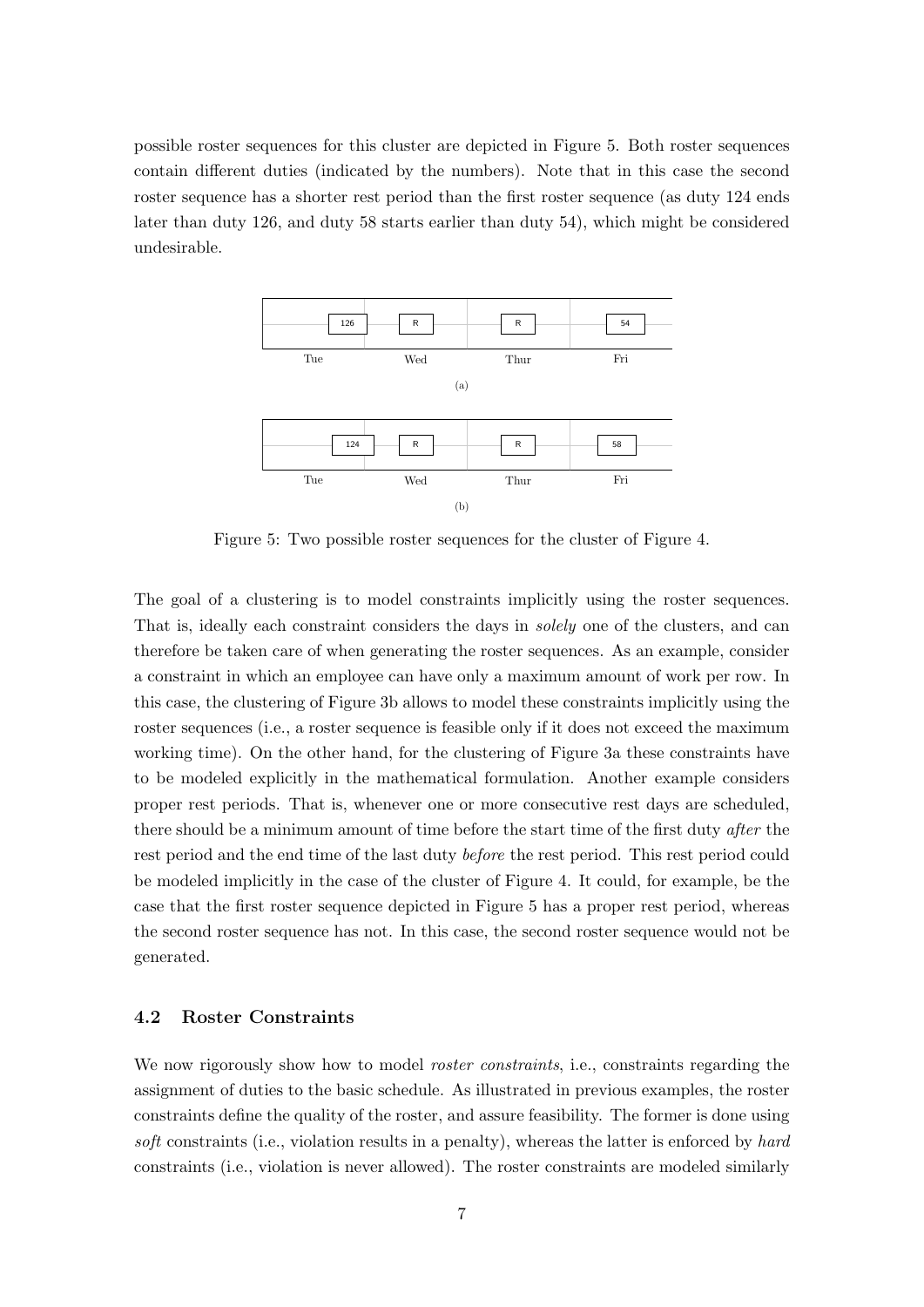as in Hartog et al. [2009] and Breugem et al. [2017]: Each roster constraint is specified by (i) a coefficient for each assignment of a duty to a day in the basic schedule, (ii) a scalar called the threshold value, and (iii) a closed interval called the violation interval. Without loss of generality, the interval is assumed to be of the form  $[0, u]$ , for some  $u \geq 0$ . The roster constraints enforce that if the sum of coefficients of assigned duties exceeds the threshold value, then the difference between the sum and the threshold value lies within the violation interval.

Many different constraints can be modeled within the above framework. Consider, for example, a roster constraint which concerns the total workload (i.e., the cumulative length of all duties) in a given row of the roster. In particular, the constraint expresses that the total workload is at most 45 hours. This constraint can be modeled as follows: Let w denote the set of days in the considered row. Furthermore, let D denote the set of duties, and let  $\ell_d$  denote the length of duty d. Let the variable  $x_{td}$  indicate whether duty d is scheduled on day t, and let  $\delta$  model a possible violation. The above constraint can be expressed as

$$
\sum_{t \in w} \sum_{d \in D} \ell_d x_{td} \le 45 + \delta.
$$

If no violation is allowed, we have  $\delta \in \{0\}$ . If, for example, a violation of at most two hours is allowed (i.e., a workload of at most 47 hours), albeit against a penalty, we have  $\delta \in [0, 2]$ . Note that for this particular constraint, the coefficient for assignment  $(t, d)$  is given by  $\ell_d$  if  $t \in w$ , and 0 otherwise, the threshold value is 45, and the violation interval is the domain of  $\delta$ .

Roster constraints that only consider assignments to days in a single cluster are modeled implicitly using the set of roster sequences (i.e., infeasible roster sequences are omitted). The above constraint, for example, can be modeled implicitly if there is a cluster containing all days in  $w$  (e.g., the row clustering of Figure 3). Otherwise, the constraint has to be modeled explicitly (i.e., the constraint has to be added to the formulation).

#### 4.3 Notation

We are now ready to introduce the notation for the mathematical formulation. Let D denote the set of duties. The basic schedule is represented by a set of days  $T$ , where for each day  $t \in T$  it is known which duties can be scheduled. An assignment of a duty  $d \in D$ to a day  $t \in T$  in the basic schedule will be denoted by the pair  $(t, d)$ .

The set K denotes the set of all clusters (note that these are determined a priori formulating the mathematical model). We define the set  $S_k$  as the set of all roster sequences for cluster  $k \in K$ . Each roster sequence can be seen as a sequence of assignments  $(t, d)$ . The parameter  $h_{ds}^k$  indicates whether roster sequence  $s \in S_k$  contains duty d (i.e., duty d appears in one of the assignments describing the roster sequence s). Finally, we define  $c_s^k$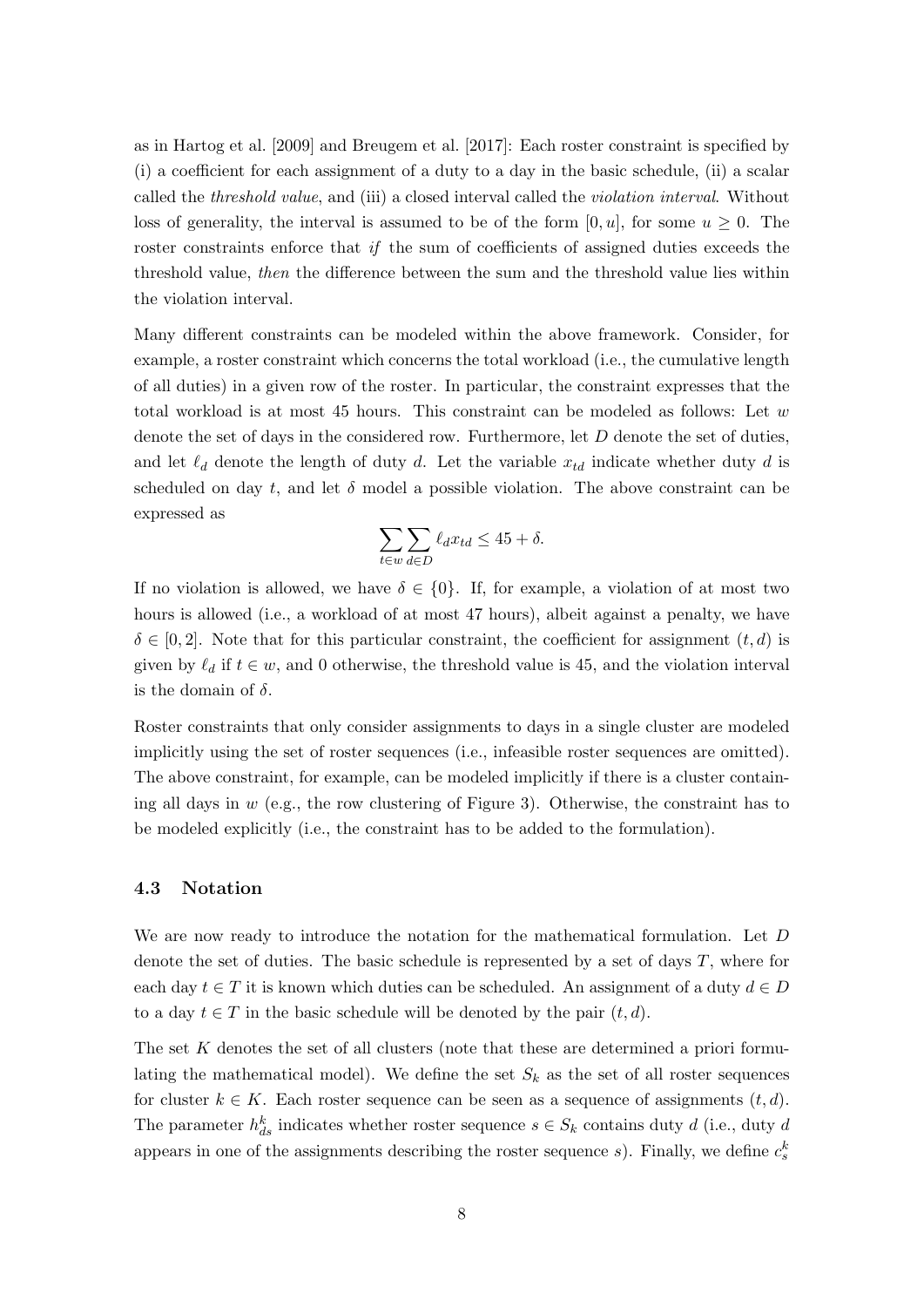as the penalty associated with roster sequence  $s \in S_k$  for cluster  $k \in K$ .

The set of roster constraints is denoted by P. The coefficient for the assignment  $(t, d)$  for roster constraint p is denoted by  $f_{td}^p$ . The threshold value for p is denoted by  $b_p$ , and the violation interval for p is denoted by  $\Delta_p = [0, u_p]$ . The penalty corresponding to roster constraint  $p$  is denoted by  $c_p$ .

Let  $P_k \subseteq P$  denote the set of roster constraints fully contained in cluster  $k \in K$ , and define  $P_K = \bigcup_{k \in K} P_k$ . The constraints in  $P_K$  are exactly those that are modeled implicitly using the roster sequences. The penalty  $c_s^k$  associated with roster sequence  $s \in S_k$  is the sum of all violations in the roster sequence s, restricted to the roster constraints  $P_k$ . Note that the roster constraints in  $P \setminus P_K$  need to be modeled explicitly.

#### 4.4 Family of Mathematical Formulations

The CCRP, given a clustering  $K$ , can now be formulated as follows. We introduce the binary variable  $x_s^k$ , which indicates whether roster sequence  $s \in S_k$  is assigned to cluster  $k \in K$ . Furthermore, we introduce the variable  $\delta_p$ , for each  $p \in P \setminus P_K$ , which expresses the violation of the roster constraint  $p \in P \setminus P_K$ . The variable  $\delta_p$  is restricted to the violation domain  $\Delta_p$ . The formulation now reads as follows.

$$
\min \sum_{k \in K} \sum_{s \in S_k} c_s^k x_s^k + \sum_{p \in P \backslash P_K} c_p \delta_p \tag{1}
$$

$$
\text{s.t.} \quad \sum_{s \in S_k} x_s^k = 1 \qquad \qquad \forall k \in K \tag{2}
$$

$$
\sum_{k \in K} \sum_{s \in S_k} h_{ds}^k x_s^k = 1 \qquad \qquad \forall d \in D \tag{3}
$$

$$
\sum_{k \in K} \sum_{s \in S_k} \sum_{(t,d) \in s} f_{td}^p x_s^k \le b_p + \delta_p \qquad \forall p \in P \setminus P_K \tag{4}
$$

$$
x_s^k \in \mathbb{B} \qquad \qquad \forall k \in K, s \in S_k \tag{5}
$$

$$
\delta_p \in \Delta_p \qquad \qquad \forall p \in P \setminus P_K. \tag{6}
$$

The Objective (1) expresses that we minimize the sum of the roster sequence costs, together with the cost of all explicitly modeled roster constraints. Constraints (2) and (3) assure that the duties are assigned correctly to the basic schedules. That is, each cluster is assigned exactly one roster sequence, and each duty is assigned exactly once to a day in the basic schedule. Constraints (4) represent the roster constraints that are modeled explicitly. Finally, Constraints (5) and (6) specify the domains of the decision variables. The family of formulations for the CCRP is now obtained by taking  $(1)$ – $(6)$  for all possible clusterings K.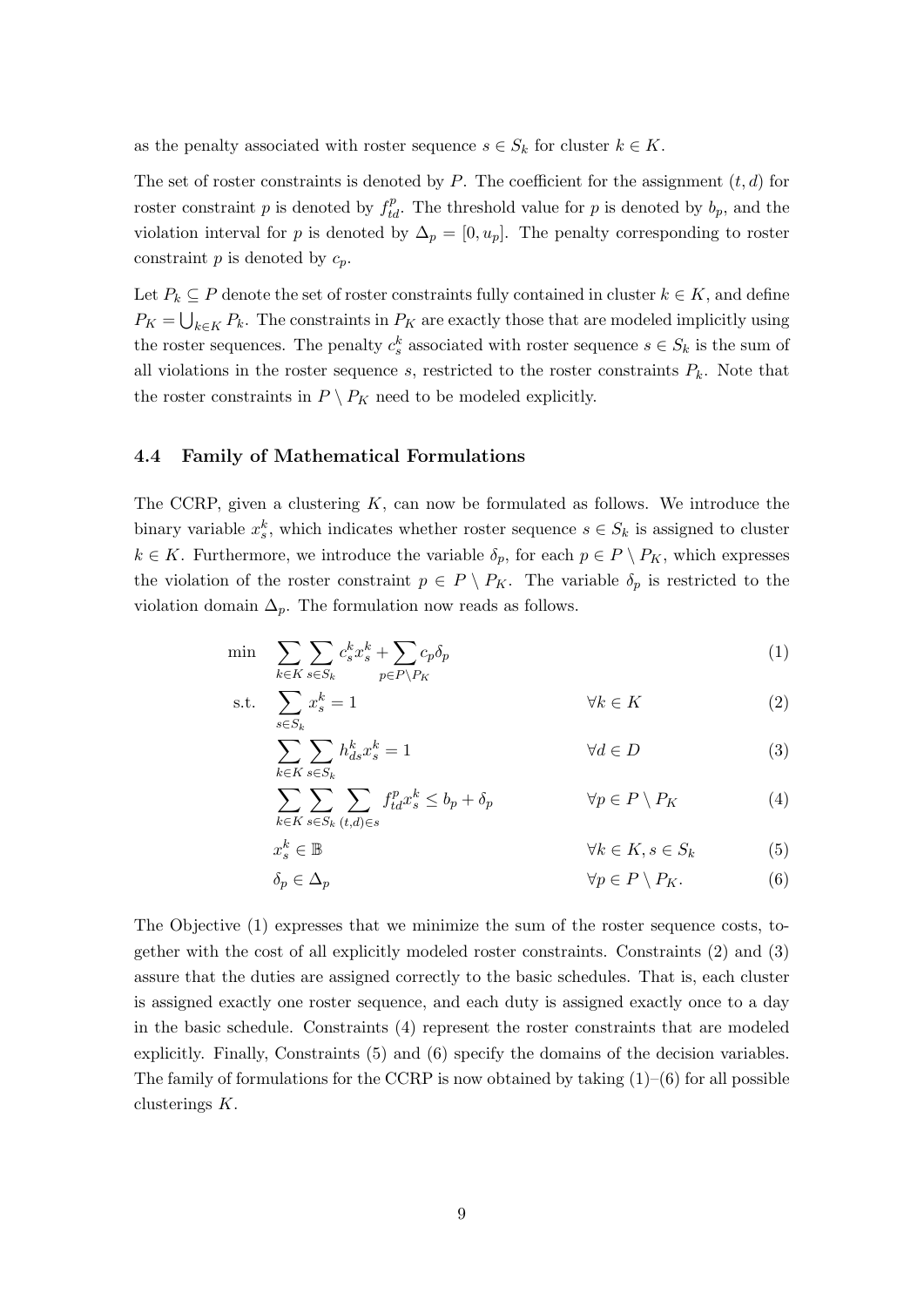## 5 Theoretical Analysis

Intuitively, the implicit modeling of the roster constraint violations leads to a tighter linear relaxation. In this section, we prove this rigorously. From hereon, we consider two clusterings K and L such that  $P_K \supseteq P_L$  (note that this does not necessarily imply that every  $\ell \in L$  is contained in some  $k \in K$ ). An example of such clusterings is given in Figure 3, where K and L are the row and day clustering, respectively. Let  $S_k$ , for all  $k \in K$ , and  $Q_{\ell}$ , for all  $\ell \in L$ , denote the respective sets of roster sequences for both clusters. For notational convenience, define  $\Omega$  as the set of all feasible assignments  $(t, d)$ , with  $t \in T$  and  $d \in D$ , of duties to the days in the basic schedule. Furthermore, we define the operator  $[\cdot]^+$  as  $[a]^+ = \max\{0, a\}$ . Throughout this section, a solution refers to a solution to the linear relaxation. We first prove the following lemma. Intuitively, this lemma states that, given a solution for  $K$ , we can construct a solution for  $L$  such that each duty is assigned to the same day in both solutions.

**Lemma 5.1.** Let  $\bar{x}$  be a solution for clustering K. There exists a feasible solution  $\bar{z}$  for clustering L, such that

$$
\sum_{k \in K} \sum_{\substack{s \in S_k:\\s \ni (t,d)}} \bar{x}_s^k = \sum_{\ell \in L} \sum_{\substack{q \in Q_\ell:\\q \ni (t,d)}} \bar{z}_q^\ell \tag{7}
$$

for each  $(t, d) \in \Omega$ .

*Proof.* We consider an auxiliary clustering  $O$ , defined as the largest clustering which is fully contained in both K and L (see Figure 6). Formally, O is uniquely defined by taking all non-empty subsets  $k \cap \ell$ , for all  $k \in K$  and  $\ell \in L$ . Let R denote the set of feasible roster sequences for this clustering, and let  $R<sub>o</sub>$  denote the feasible roster sequences for  $o \in O$ .



Figure 6: Example of the clustering  $O$ , which is the largest clustering contained in both  $K$  and  $L$ .

Since each cluster  $o \in O$  is fully contained in some  $k \in K$ , we can readily obtain a solution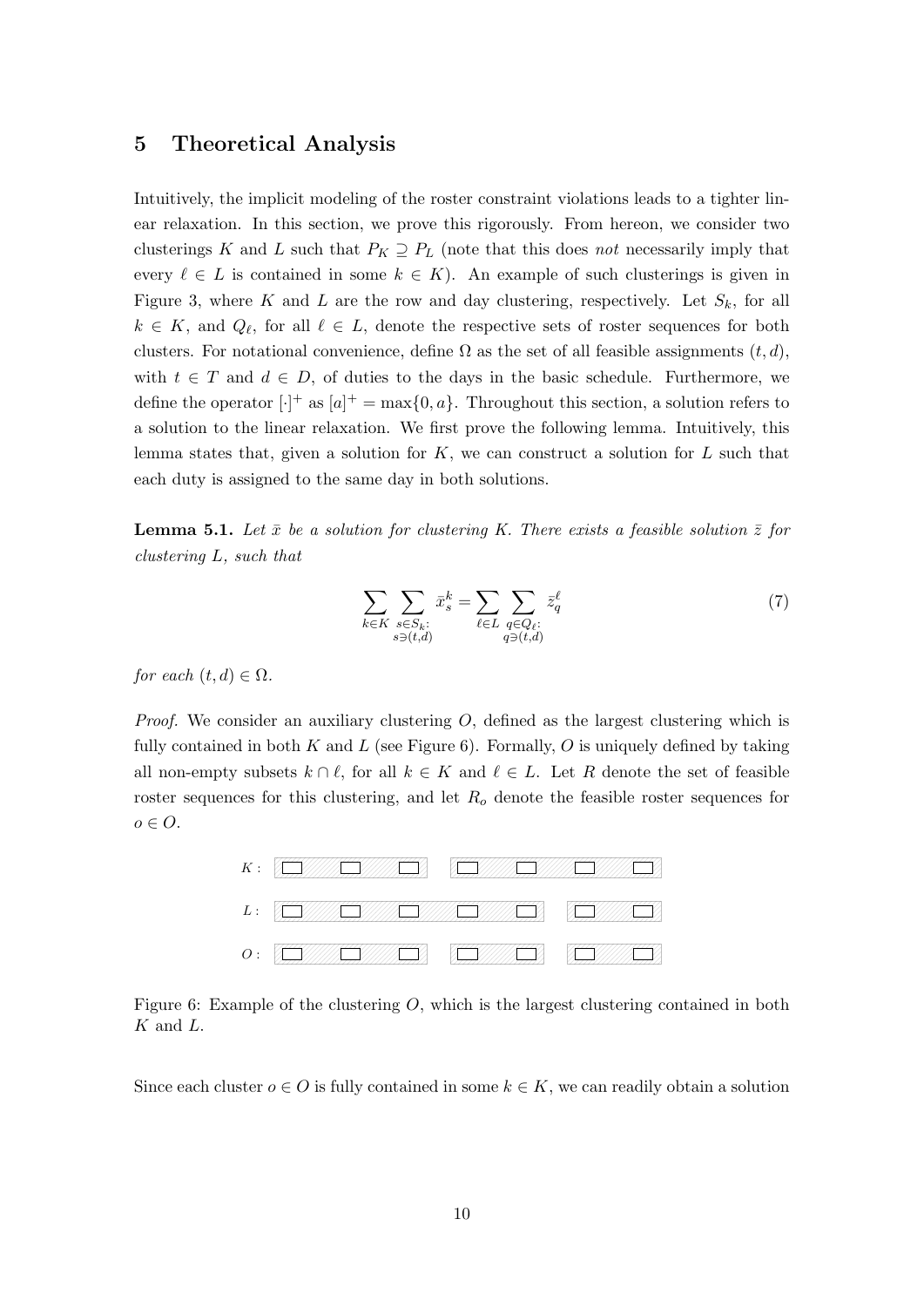$\bar{y}$  for O satisfying

$$
\sum_{k \in K} \sum_{\substack{s \in S_k:\\s \ni (t,d)}} \bar{x}_s^k = \sum_{o \in O} \sum_{\substack{r \in R_o:\\r \ni (t,d)}} \bar{y}_r^o \tag{8}
$$

by splitting up each roster sequence for K into smaller roster sequences for  $O$ . Furthermore, since each  $o \in O$  is also fully contained in some  $\ell \in L$ , we can obtain a solution  $\overline{z}$ satisfying

$$
\sum_{\ell \in L} \sum_{\substack{q \in Q_{\ell}: \\ q \ni (t,d)}} \bar{z}_q^{\ell} = \sum_{o \in O} \sum_{\substack{r \in R_o:\\r \ni (t,d)}} \bar{y}_r^o \tag{9}
$$

by greedily constructing roster sequences for  $L$  given those for  $O$ . To be more precise, let  $O_\ell \subseteq O$  denote the clusters contained in  $\ell \in L$ . For each  $\ell \in L$ , we pick the roster sequence r with smallest non-zero value  $\bar{y}_r^o$ , say v, over all clusters  $O_\ell$ . This roster sequence is then combined with a roster sequence for each of the other clusters in  $O_\ell$ , to obtain a roster sequence q for cluster  $\ell$ . We set  $\bar{z}_q^{\ell} = v$ , reduce  $\bar{y}_r^o$  for all involved roster sequences by v, and repeat the procedure until all roster sequences are assigned.

It follows that we can construct a solution  $\bar{z}$  that satisfies (7). It remains to show that a solution constructed in this fashion is feasible with respect to the roster constraints. By combining (4) and (7), and doing some algebraic manipulations, it can be shown that  $\bar{z}$ is feasible with respect to  $P \setminus P_L$  (see Appendix A).

To show that  $\bar{z}$  is feasible with respect to the roster constraints in  $P_L$  we make the following crucial observation: Since  $P_K \supseteq P_L$  it must hold that  $P_O \supseteq P_L$ . Suppose that this is not true, then there must be a constraint  $p \in P_L$  with non-zero coefficient  $f_{td}^p$  for multiple clusters in O. By definition of O, however, this would imply that  $P_L \backslash P_K \neq \emptyset$ , as  $O$  is the largest clustering contained in both  $K$  and  $L$ . This contradicts the assumption that  $P_K \supseteq P_L$ . Hence, if the constructed solution  $\bar{y}$  is feasible with respect to  $P_O$ , then a solution  $\bar{z}$  created by combining these roster sequences must be feasible with respect to  $P_L$ . The feasibility of  $\bar{y}$  with respect to  $P_O$ , however, follows directly from the feasibility of  $\bar{x}$ , since  $P_O \subseteq P_K$ . This concludes the proof.  $\Box$ 

It is important to note that Lemma 5.1 does not hold in the other direction. That is, given a solution  $\bar{z}$  it is not always possible to construct a solution  $\bar{x}$  satisfying (7). We are now able to prove the following theorem.

**Theorem 5.1.** Let K and L be two clusterings such that  $P_K \supseteq P_L$ . Furthermore, let  $v_K$ denote the optimal value of the LP relaxation using clustering K, and define  $v_L$  similarly.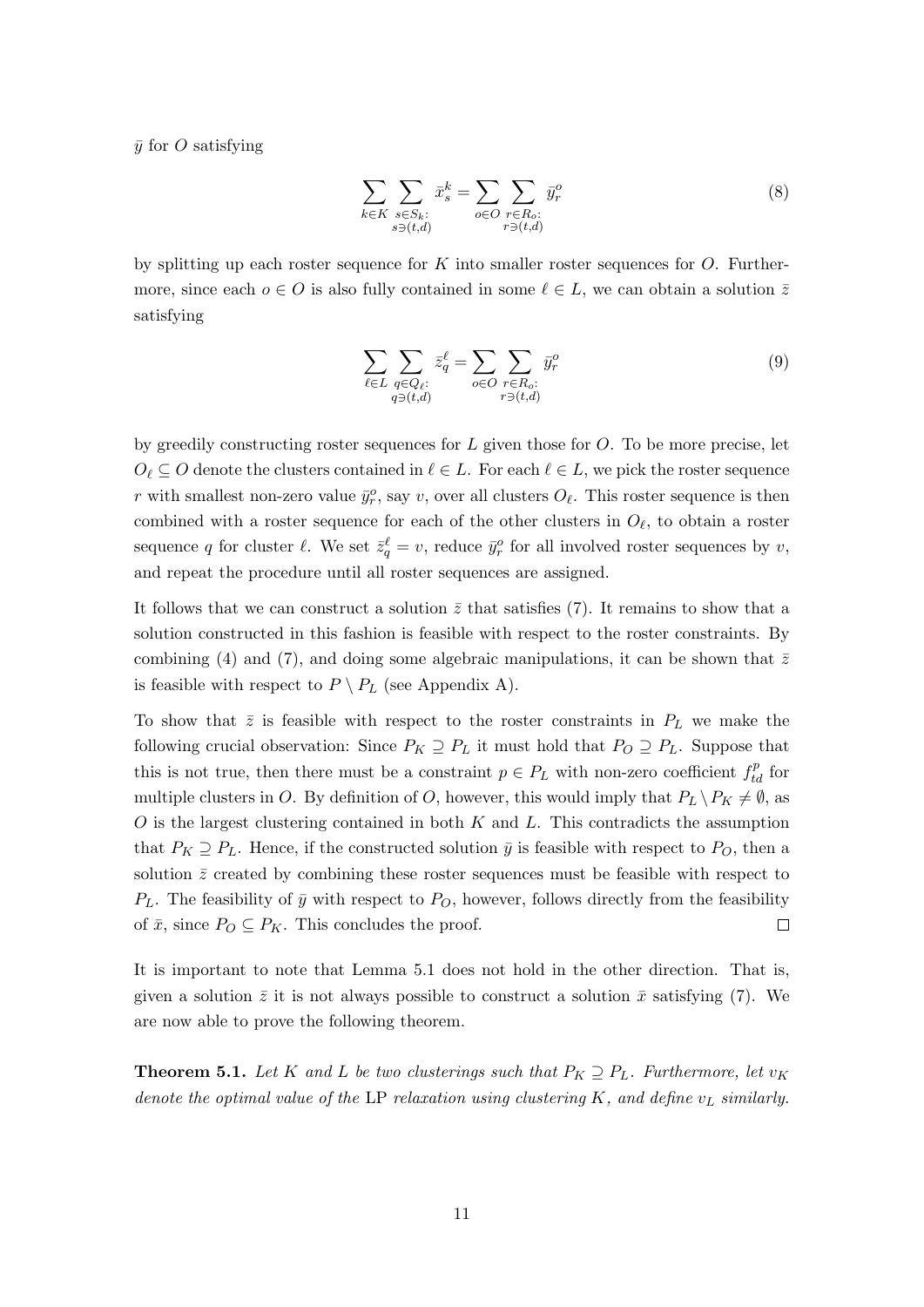Let  $\bar{x}$  be an optimal solution corresponding to  $v_K$ . It holds that

$$
v_K \ge v_L + \sum_{p \in P_K \backslash P_L} c_p \pi_p(\bar{x}),
$$

where the non-negative coefficients  $\pi_p(\bar{x})$  are given by

$$
\pi_p(\bar{x}) = \sum_{k \in K} \sum_{s \in S_k} \bar{x}_s^k \left[ \sum_{(t,d) \in s} f_{td}^p - b_p \right]^+ - \left[ \sum_{k \in K} \sum_{s \in S_k} \bar{x}_s^k \left( \sum_{(t,d) \in s} f_{td}^p \right) - b_p \right]^+.
$$

*Proof.* Let  $\bar{z}$  be a feasible solution for clustering L satisfying (7), obtained using the construction heuristic described in the proof of Lemma 5.1. Note that  $\bar{z}$  is feasible for L and hence the objective value of  $\bar{z}$  is an upper bound for  $v_L$ . Furthermore, note that, by the construction of  $\bar{z}$ , the cost incurred for the roster constraints  $P_L$  is identical for  $\bar{x}$  and  $\bar{z}$ . As a consequence, the difference in objective value between  $\bar{x}$  and  $\bar{z}$  is exactly the penalty incurred by the roster constraints in  $P_K \setminus P_L$ . Hence, the difference in the penalty incurred by these constraints is a lower bound on  $v_K - v_L$ .

First, consider the solution  $\bar{x}$ . Recall that the constraint violations for each pattern  $p \in P_K \setminus P_L$  are modeled implicitly in the roster sequence cost for clustering K. The penalty incurred from roster constraint  $p \in P_K \setminus P_L$  is therefore given by

$$
c_p \sum_{k \in K} \sum_{s \in S_k} \bar{x}_s^k \left[ \sum_{(t,d) \in s} f_{td}^p - b_p \right]^+.
$$

Next, consider the solution  $\bar{z}$ . Note that for L the constraint violations for all  $p \in P_K \backslash P_L$ are modeled explicitly using (4). Hence, the penalty incurred from roster constraint  $p \in P_K \setminus P_L$  is given by

$$
c_p \left[ \sum_{\ell \in L} \sum_{q \in Q_{\ell}} \bar{z}_q^{\ell} \left( \sum_{(t,d) \in q} f_{td}^p \right) - b_p \right]^+.
$$

Using that

$$
\sum_{\ell\in L}\sum_{q\in Q_\ell}\sum_{(t,d)\in q}f^p_{td}\bar{z}^\ell_q=\sum_{k\in K}\sum_{s\in S_k}\sum_{(t,d)\in s}f^p_{td}\bar{x}^k_s,
$$

(see (10) in Appendix A), it follows that the difference in incurred penalty is given by

$$
c_p \sum_{k \in K} \sum_{s \in S_k} \bar{x}_s^k \left[ \sum_{(t,d) \in s} f_{td}^p - b_p \right]^+ - c_p \left[ \sum_{k \in K} \sum_{s \in S_k} \bar{x}_s^k \left( \sum_{(t,d) \in s} f_{td}^p \right) - b_p \right]^+.
$$

The result now follows from summing over all  $p \in P_K \setminus P_L$ .

 $\Box$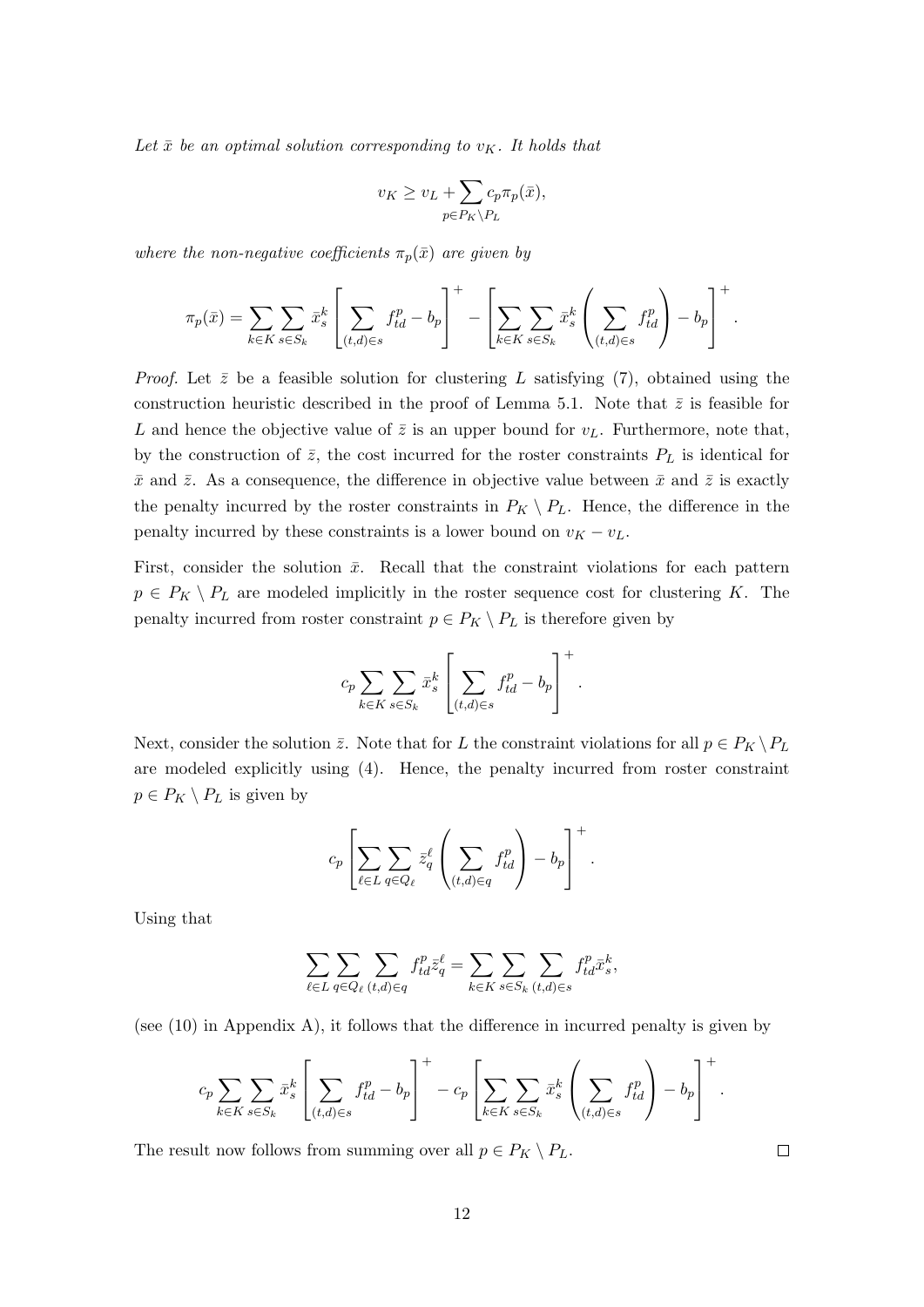The value  $\pi_p(\bar{x})$  represents the error incurred from modeling pattern p explicitly (note that  $\pi_p(\bar{x})$  is zero if  $\bar{x}$  is integer), opposed to modeling it implicitly (i.e., correctly). Theorem 5.1 can be used as a guideline to pick the 'ideal' set of clusters. Note that Theorem 5.1 does not necessarily state that large clusters are beneficial, but rather that clusters with a (relative) large value of  $\sum_{p \in P_K} c_p$  are beneficial.

### 6 Branch-and-Price

We develop an exact solution approach for the CCRP using Branch-and-Price. We assume the reader is familiar with the general idea behind Branch-and-Price (for detailed surveys on column generation and Branch-and-Price, see e.g., Desaulniers et al. [2006], Desrosiers and Lübbecke  $[2011]$ . In a Branch-and-Price approach the solution space is searched using Branch-and-Bound. In each node of the Branch-and-Bound tree the resulting LPrelaxation is solved using column generation. The problem is split into a restricted master problem, using only a subset of the columns, and a pricing problem, aimed at generating profitable columns. The master and pricing problem are solved iteratively, until the found solution to the master problem is provably optimal (i.e., no columns with negative reduced cost can be found).

The master problem is obtained from  $(1)$ – $(6)$  by relaxing the integrality constraints on the  $x_s^k$  variables. We branch based on the assignments of the duties to the days. That is, we branch if some duty is assigned to multiple days in the basic schedule. Whenever multiple branching decisions exist, we branch on the assignment with the most fractional value. Note that whenever no branching decisions of this kind are present, each duty is assigned to exactly one day, and hence an integer solution is found. The aim of the Branch-and-Price algorithm is to find provably optimal solutions. The node selection strategy in the Branch-and-Bound method is therefore based on the lowest bound, to improve the best-known (i.e., highest) lower bound as quickly as possible.

The reduced cost  $\gamma_s^k$  of a roster sequence  $s \in S_k$ , for a given cluster  $k \in K$  can be expressed as follows. Let  $\mu_k$  denote the dual variables corresponding to (2),  $\phi_d$  those corresponding to (3), and  $\theta_p$  those corresponding to (4). The reduced cost  $\gamma_s^k$  can now be expressed as

$$
\gamma_s^k = c_s^k - \mu_k - \sum_{d \in D} h_{ds}^k \phi_d - \sum_{p \in P \backslash P_K} \sum_{(t,d) \in s} f_{td}^p \theta_p.
$$

Note that by defining the aggregated dual variable  $\lambda_{td} = \phi_d + \sum_{p \in P \setminus P_K} f_{td}^p \theta_p$ , the reduced cost  $\gamma_s^k$  can be equivalently written as

$$
\gamma_s^k = c_s^k - \mu_k - \sum_{(t,d) \in s} \lambda_{td}.
$$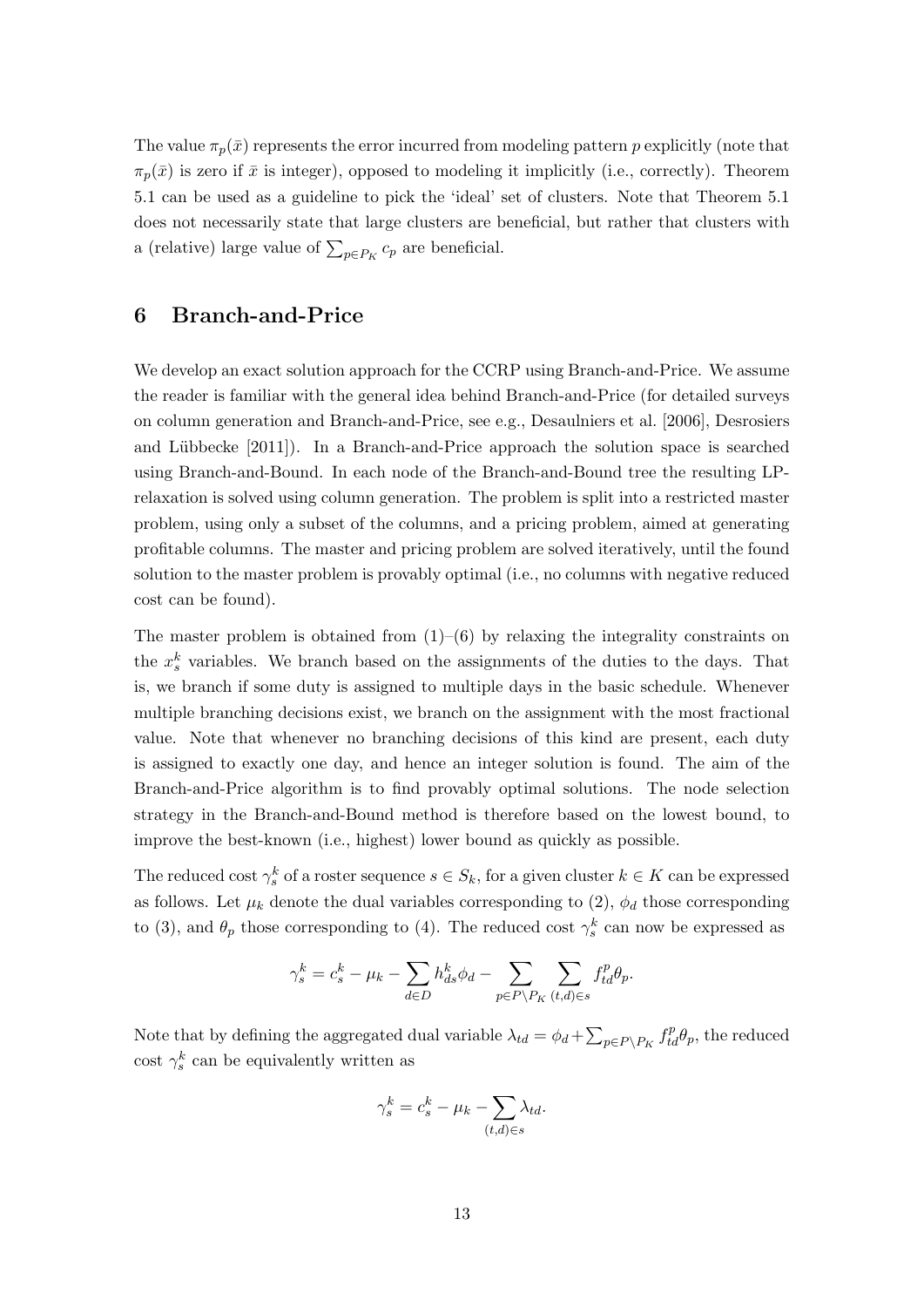The pricing problem for each  $k \in K$  can be modeled as resource constrained shortest path problem (RCSPP) with surplus variables on a dedicated graph (see e.g., Irnich and Desaulniers [2005]). For each cluster  $k \in K$ , we construct a directed layered graph in which each layer corresponds to a day in  $k$ , and each vertex corresponds to an assignment  $(t, d)$  of a duty to a day in k. Initially, there is an arc between each two assignments in consecutive layers (an arc can be removed when incorporating the roster constraints). Whenever the assignment of a duty to a day is predetermined due to the basic schedule (e.g., a day must be a day off), the vertex corresponding to this layer can be directly incorporated in the arc set. Figure 7 shows an example of a pricing graph for the cluster depicted in Figure 4. In this particular instance, the basic schedule specifies that both Wednesday and Thursday should be a day off, hence the arcs directly connect the possible assignments for Tuesday and Friday.



Figure 7: Example Pricing Graph.

The dual costs  $\lambda_{td}$  of the roster sequence are readily incorporated in the arc costs. For the primal cost the violation of each of the constraints in  $P_k$  has to be modeled. We distinguish three different cases.

- The first case considers constraints which have non-zero coefficient for only one layer in the graph (e.g., certain assignments are not allowed). These constraints are readily incorporated in the vertex set (if an assignment is not allowed), or in the arc costs (if an assignment is allowed, but penalized). A possible example of such a constraint would be a relatively late duty scheduled just before a rest day: although possibly allowed, such an assignment is not desirable.
- The second case considers constraints that have non-zero coefficients only for two consecutive layers in the graph. These constraints are readily incorporated in the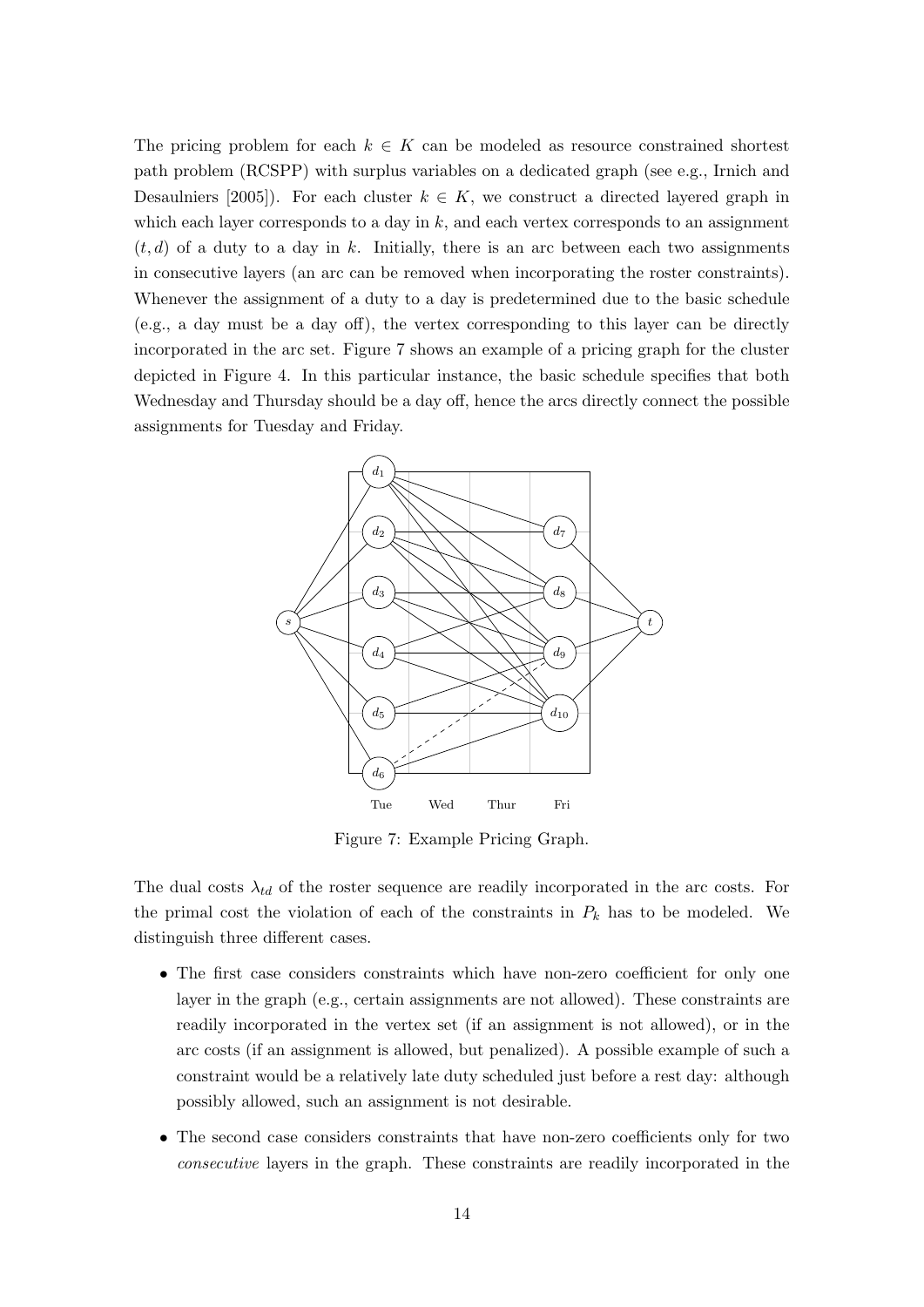arc set, either by removing an arc, or by adding a penalty to the arc cost. An example of this is shown in Figure 7, where it is not possible to schedule duty  $d_6$ before  $d_8$  (hence the arc is removed), and, furthermore, scheduling duty  $d_6$  before  $d_9$  is allowed, albeit against a penalty (indicated by the dashed arc). Rest time constraints are a typical example of constraints belonging to this category.

• The third and final case considers all other constraints. These constraints can be modeled by defining a resource with consumption  $f_{td}^p$  at each vertex, and threshold value  $b_p$ . If the constraint is soft, a surplus variable is added to model the violation  $\delta_p$ . Workload constraints are a typical example of this category.

We solve the RCSPP using an enumerative depth first search approach, where the cost of each path is estimated using Lagrangian distance labels. These labels give a lower bound on the path cost, and have been used for similar problems (see. e.g., Beasley and Christofides [1989], Dumitrescu and Boland [2003], Grötschel et al. [2003], Breugem et al. [2017]). The lower bounds are used to prune the search tree (i.e., part of the tree is pruned whenever the lower bound of a path exceeds the best-known upper bound).

## 7 Assignment Fixing Heuristic

Initial experiments showed that, even if the linear relaxation is strong, the Branch-and-Price approach fails to solve certain instances in a reasonable amount of time (due to e.g., their size or structure). We therefore propose a heuristic solution method to cope with these more difficult instances, which we will refer to as the Assignment Fixing Heuristic (AFH). In this heuristic we aim at exploiting the information obtained from the linear relaxation. That is, we assume that the optimal solution of the linear relaxation gives information regarding the structure of the optimal integer solution. Note that this heavily depends on the strength of the relaxed formulation. We then restrict the number of possible roster sequences per cluster based on the optimal solution of the relaxation.

The restricted version of the problem is obtained as follows. Let  $\bar{x}$  be an optimal solution to the relaxed problem. The set of possible roster sequences for  $k \in K$  is initialized with all roster sequences  $s \in S_k$  with non-zero coefficient  $\bar{x}_s^k$ . We then determine, for each cluster  $k \in K$  and each day  $t \in k$  in the cluster, the  $\eta$  duties that are assigned the largest non-zero coefficients in  $\bar{x}_s^k$ . That is, we determine the  $\eta$  duties with the largest score  $\alpha_{td}$ , defined as

$$
\alpha_{td} = \sum_{\substack{s \in S_k:\\s \ni (t,d)}} \bar{x}_s^k.
$$

Denote the resulting set of duties by  $D_t$ . If less than  $\eta$  duties have a positive score, only the duties with positive score are selected. We consider a restricted version of the problem, where we only consider the roster sequences for  $k$  consisting of duties in  $D_t$ .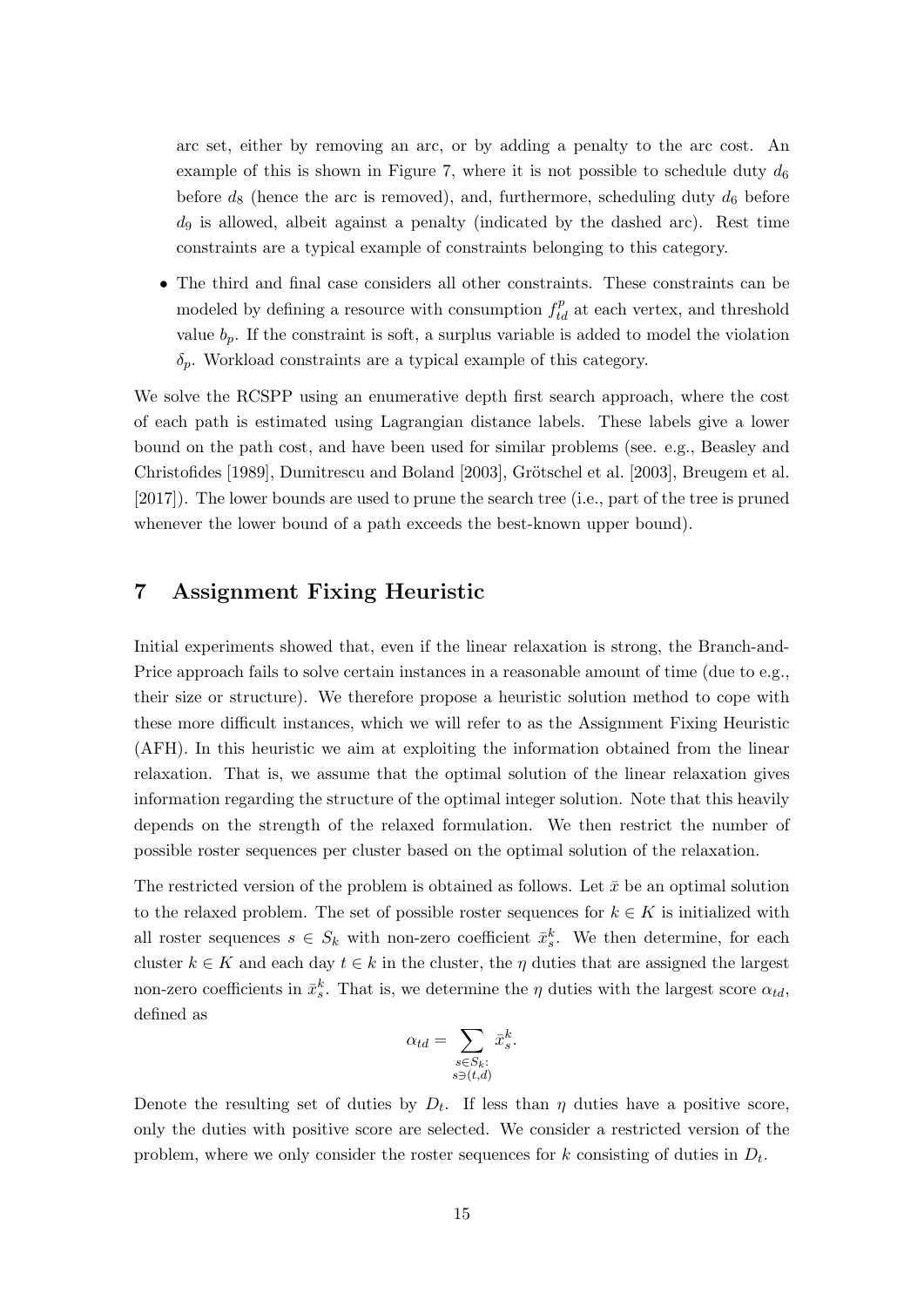

Figure 8: Example heuristic.

To illustrate the selection of duties, consider the four roster sequences depicted in Figure 8. Suppose the four roster sequences are assigned the values 0.25, 0.35, 0.2 and 0.2, respectively, and that  $\eta = 2$ . For Tuesday, we have  $\alpha_{\text{Tue},126} = 0.25$ ,  $\alpha_{\text{Tue},124} = 0.35$ , and  $\alpha_{\text{Tue},128} = \alpha_{\text{Tue},129} = 0.2$ . For Wednesday, we have  $\alpha_{\text{Wed},54} = 0.25$ ,  $\alpha_{\text{Wed},58} = 0.35$ , and  $\alpha_{\text{Wed.56}} = 0.4$  (note that duty 56 appears in both the third and the fourth roster sequence). Hence, in this case, all possible roster sequences are generated using duties 126 and 124 for Tuesday and duties 58 and 56 for Friday. For reasonably sized  $\eta$  the resulting problem can be readily solved using a commercial solver. In our experiments we observed that often much less than  $\eta$  duties are selected for each day in the cluster. That is, when the root node solution is close to integer, only a small number of duties per day will have a non-zero coefficient.

## 8 Computational Experiments

In this section we discuss the computational results. We first discuss the experimental setup in Section 8.1. That is, we discuss the roster constraints that are taken into account, and the different instances considered. We then turn to the computational results in Section 8.2.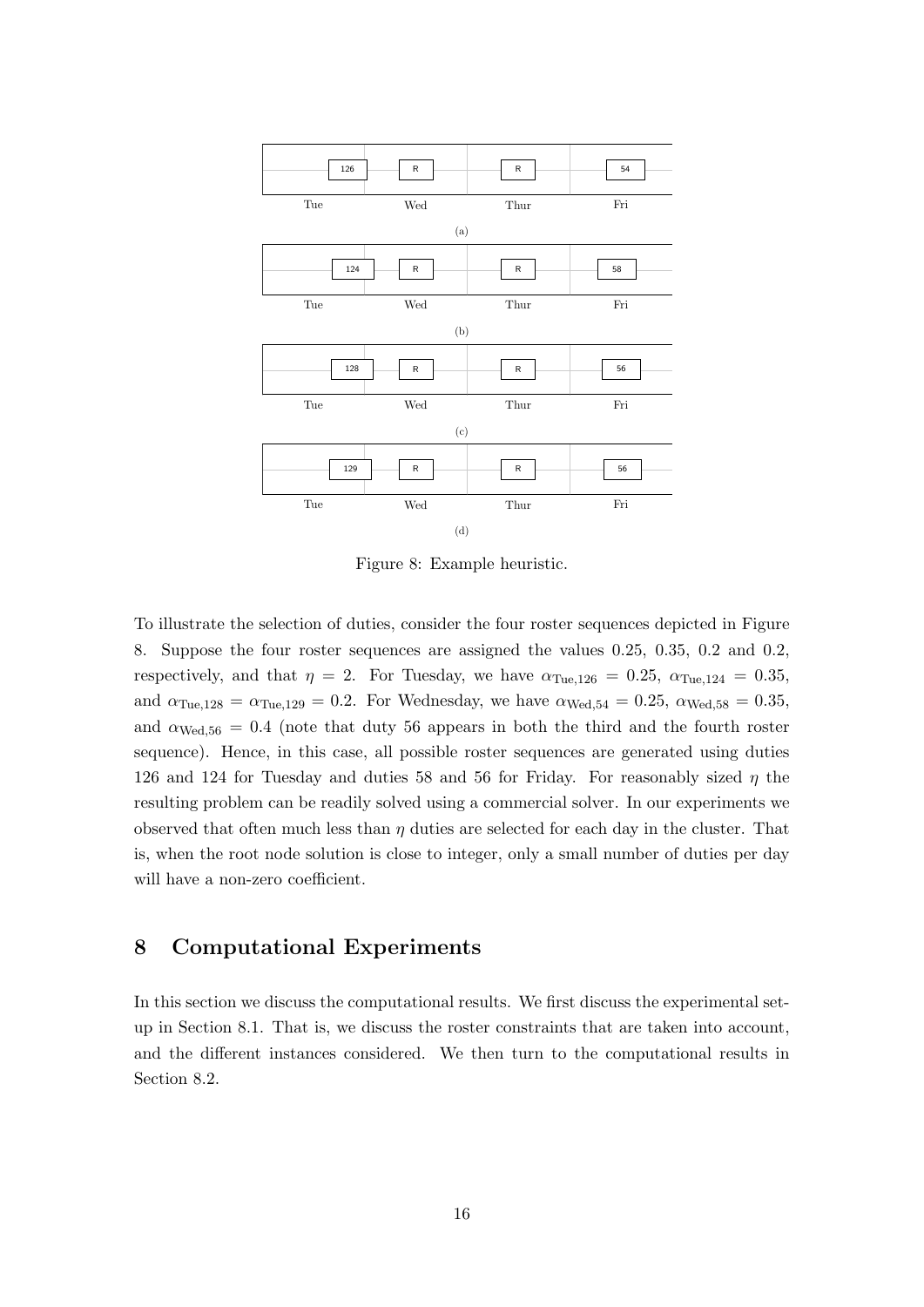## 8.1 Experimental Set-Up

We apply our solution approach to different instances based on data from NS. For each instance, the basic schedule specifies the days off. Furthermore, for each duty that is to be scheduled a type is given. The considered types are Early, Late, and Night. The type of each duty is based on the start time of the duty. The following roster constraints are taking into account.

- Rest Time. After completing a duty it is required that an employee has a certain minimum time to rest. After a night duty this rest time should be at least 14 hours, otherwise it should be at least 12 hours. Furthermore, we penalize rest times shorter than 16 hours with a penalty of 30.
- Rest Day. When rest days are scheduled in the roster, the length of the rest period has to be sufficient. This implies that there is a minimal time enforced between duties scheduled before and after the rest days. The enforced rest time is 6 hours plus 24 hours for each rest day.
- Red Weekend. At least once every three rows of the roster there should be a weekend which has a consecutive period of 60 hours off. These so-called red weekends can be determined given the basic schedule. The 60 hour rest period can then be enforced using the roster constraints.
- *Workload.* The total workload in a row is not allowed to exceed 45 hours. Here, the workload of a duty is the difference between the start and end time (i.e., including the meal break).
- *Variation*. The variation constraints assure that the different attributes of work (e.g., duty length, percentage double decker work) are divided equally over the rows. These constraints penalize a positive deviation from the average (measured over all duties) for each row in the roster. In total we consider 10 different variation constraints.

We consider a total of 10 different instances: four 'small' instances of 12 employees and roughly 50 duties, four 'medium' instances of 24 employees and roughly 100 duties, and two 'large' instances of about 50 employees and 200 duties. Each of the instances is obtained by combining multiple roster groups as operated at NS. The properties of the instances are summarized in Table 1.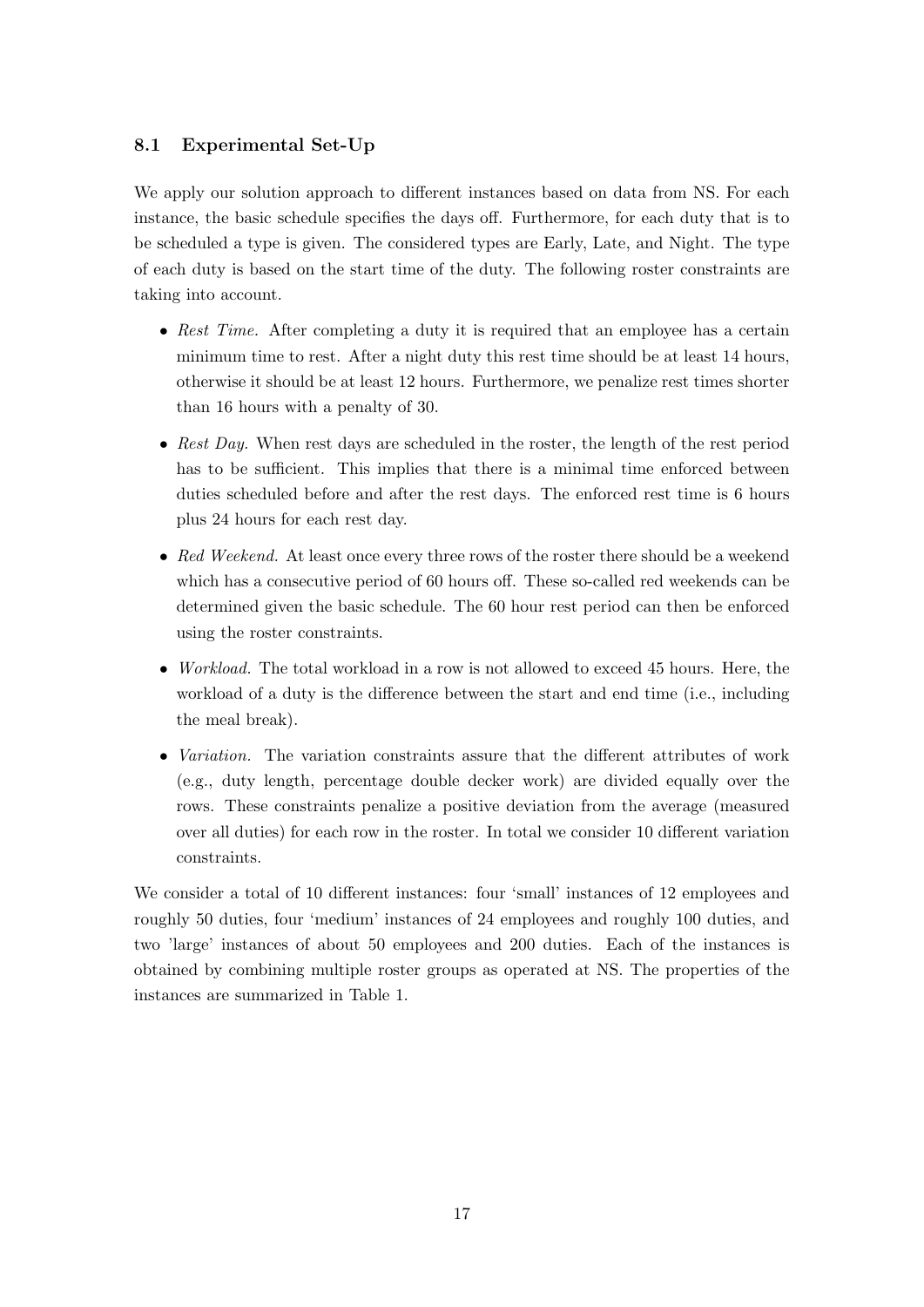|                | Size | E   | L  | N              | Total |
|----------------|------|-----|----|----------------|-------|
| 1              | 12   | 23  | 11 | 15             | 49    |
| $\overline{2}$ | 12   | 21  | 12 | 16             | 49    |
| 3              | 12   | 49  | 0  | 1              | 50    |
| 4              | 12   | 49  | 0  | 1              | 50    |
| 5              | 24   | 21  | 36 | 35             | 92    |
| 6              | 24   | 23  | 35 | 37             | 95    |
| 7              | 26   | 101 | 0  | $\overline{2}$ | 103   |
| 8              | 24   | 97  | 0  | $\overline{2}$ | 99    |
| 9              | 54   | 118 | 47 | 52             | 217   |
| 10             | 50   | 198 | 0  | 4              | 202   |

Table 1: Characteristics of the instances. For each instance the size (i.e., the number of employees) is specified, along with the number of Early, Late, and Night duties, and the total number of duties.

The instances can be categorized into one of two categories. The instances 1, 2, 5, 6, and 9 represent instances in which all three duty types have to be scheduled. For the other instances the duties consist almost exclusively of early duties. The former category of instances provide more structure compared to the latter ones, since (i) less roster sequences are possible (as the duties are divided over different types), and (ii) the rest time and rest day constraints are expected to be more important for these instances (i.e., if all duties start early, the chance of having a rest time violation is small). The second category is therefore expected to be more difficult to solve if the formulation is not chosen carefully.

#### 8.2 Computational Results

In this section the computational results are discussed in detail. We compare the performance of different clusterings. We then evaluate the performance of the AFH, and we conclude by comparing both the Branch-and-Price approach and the AFH with a state-ofthe-art commercial solver. All experiments are done on a computer with a 1.6 GHz Intel Core i5 processor. We use the LP solver embedded in CPLEX 12.7.1 (simply referred to as CPLEX from hereon) to solve the master problems.

#### 8.2.1 Comparison of Formulations

To illustrate the importance of a correct clustering (for the given constraints), we solve the smaller instances for different clusterings using the Branch-and-Price approach. We consider clusterings were each cluster contains a single day, three days, six days, and seven days (i.e., a cluster per row). We denote these clusterings by  $C_1$ ,  $C_3$ ,  $C_6$ , and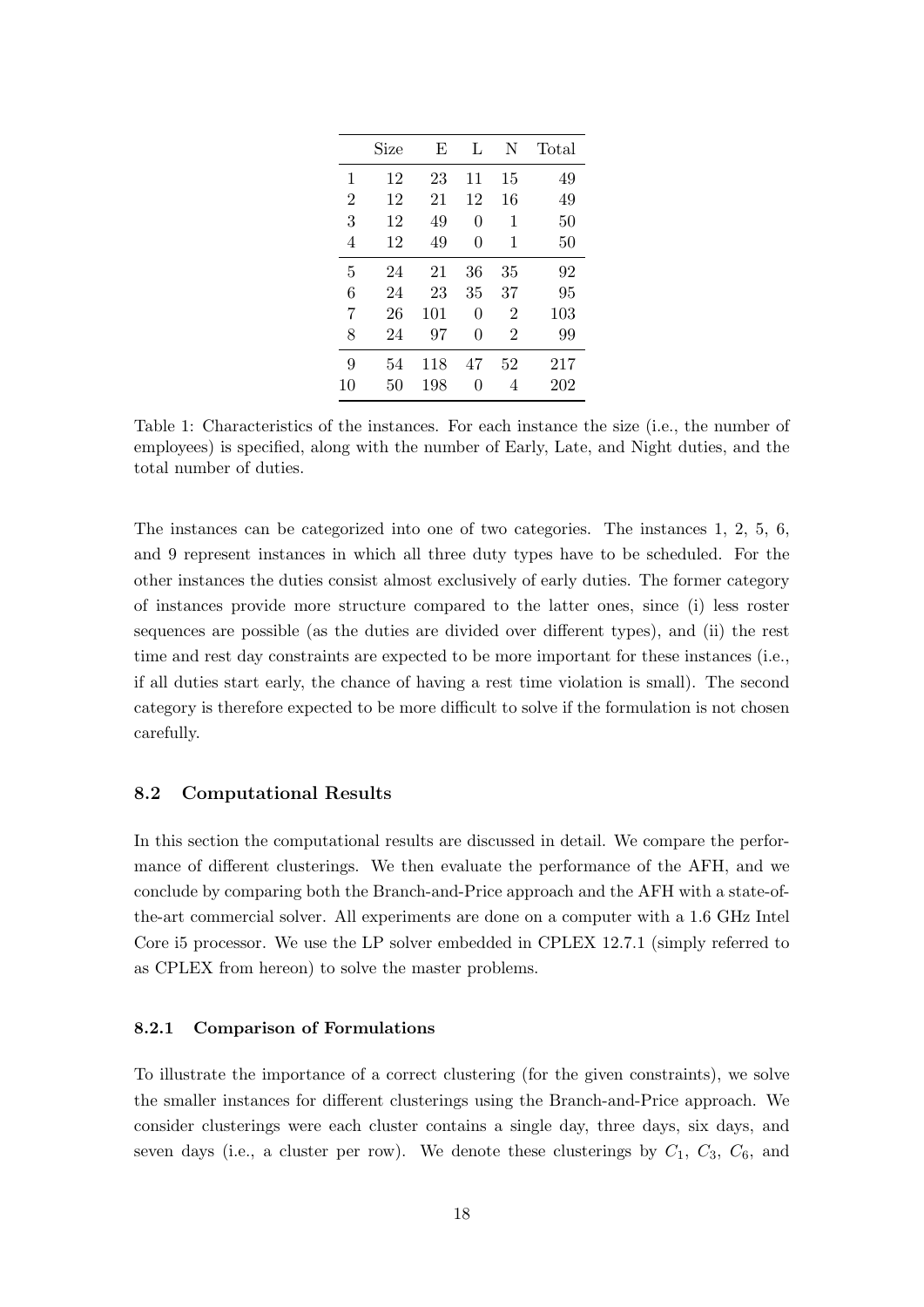$C_7$ , respectively. Each clustering leads to a different formulation. In particular, the clustering  $C_1$  results in the assignment formulation proposed in Hartog et al. [2009], and the clustering  $C_7$  leads to a formulation similar to Breugem et al. [2017]. We compare the different clusterings on the first four instances (i.e., the smaller instances), as these instances already clearly highlight the relative performance differences of the clusterings.

The results for each of the four smaller instances are shown in Table 2. For each instance, and each clustering, Table 2 shows the bound obtained from the root node relaxation, the best lower bound achieved, the total computation time, and the percentage of roster constraints that could be modeled implicitly. Each run is limited to at most one hour of computation time. For clustering  $C_1$  we generate all roster sequences a priori (as each roster sequence contains only one day). Recall that the Branch-and-Price approach focuses on optimality, i.e., improving the lower bound. This implies that generally either the problem is solved to optimality within the time limit, or no feasible solution is found. Underlined entries in Table 2 denote optimal solutions.

|                | Clustering |       |       |     | Root Bound Lower Bound Time (min) Imp. Con. $(\%)$ |
|----------------|------------|-------|-------|-----|----------------------------------------------------|
| 1              | $C_1$      | 558.0 | 609.7 | 1.8 | $\theta$                                           |
|                | $C_3$      | 569.2 | 609.7 | 2.4 | 29                                                 |
|                | $C_6$      | 581.2 | 609.7 | 0.9 | 49                                                 |
|                | $C_7$      | 609.7 | 609.7 | 0.0 | 98                                                 |
| $\overline{2}$ | $C_1$      | 654.5 | 713.8 | 0.5 | $\theta$                                           |
|                | $C_3$      | 661.0 | 713.8 | 0.2 | 20                                                 |
|                | $C_6$      | 705.5 | 713.8 | 0.1 | 59                                                 |
|                | $C_7$      | 713.8 | 713.8 | 0.0 | 95                                                 |
|                | $C_1$      | 192.4 | 210.6 | >60 | $\theta$                                           |
| 3              | $C_3$      | 192.5 | 208.0 | >60 | 32                                                 |
|                | $C_6$      | 206.4 | 224.3 | >60 | 49                                                 |
|                | $C_7$      | 280.0 | 283.5 | 0.1 | 94                                                 |
|                | $C_1$      | 274.0 | 289.8 | >60 | $\theta$                                           |
| 4              | $C_3$      | 289.5 | 305.4 | >60 | 38                                                 |
|                | $C_6$      | 313.5 | 330.1 | >60 | 59                                                 |
|                | $C_7$      | 370.2 | 373.9 | 0.2 | 97                                                 |

Table 2: Results for the small instances using the Branch-and-Price approach for four different clusterings. Underlined entries denote optimal solutions.

The results in Table 2 are in line with Theorem 5.1. That is, there is a clear relation between the percentage of implicit constraints and the bound obtained from the linear relaxation. The benefit of a suitable clustering is most apparent for instances 3 and 4 (i.e., two instances considering only early duties). For these instances the main challenge is to capture the cost incurred from the variation constraints, which only clustering  $C_7$ is able to do. As a result, these instances are solved quickly using  $C_7$ , whereas with the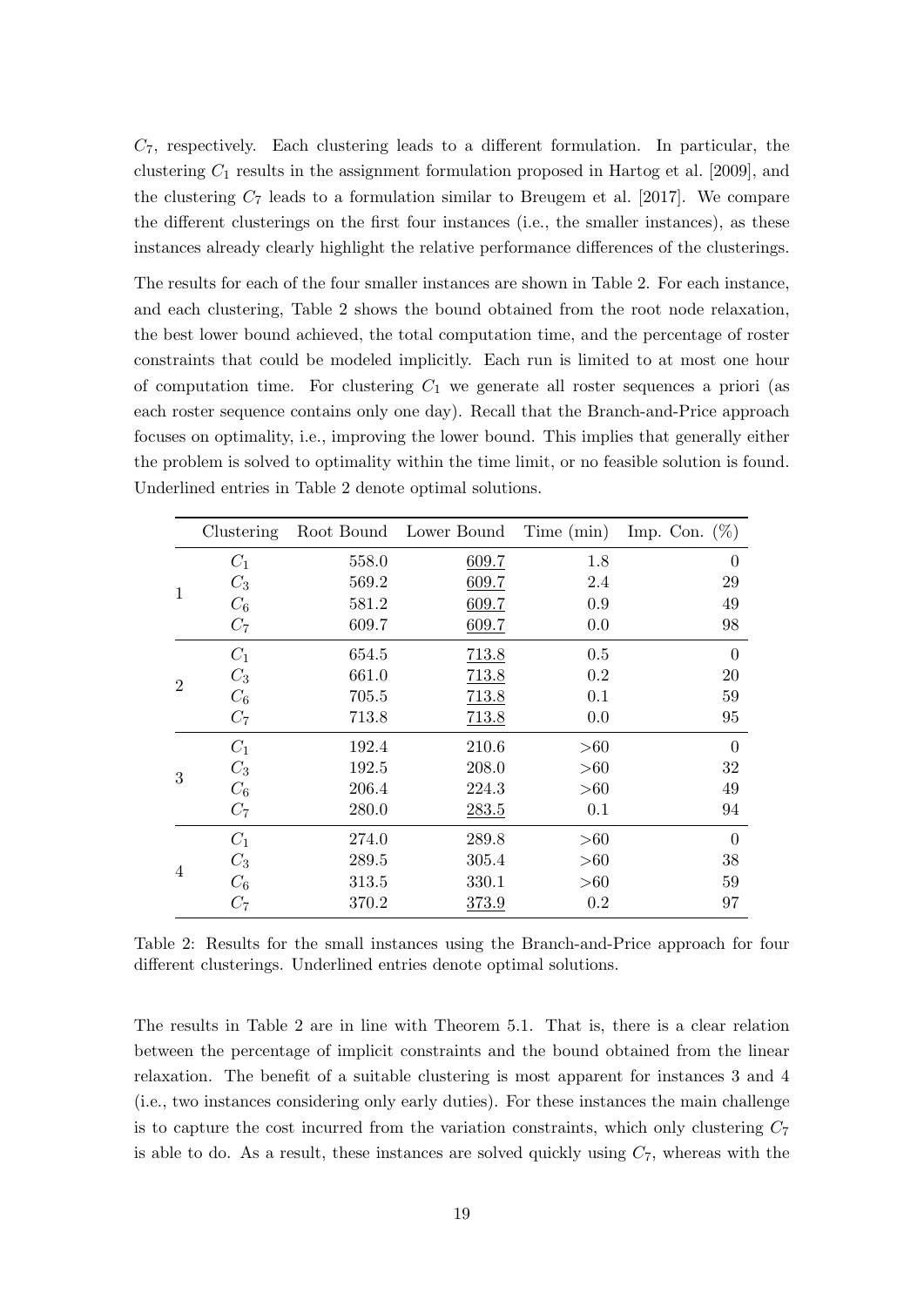other clusterings the instances cannot be solved within an hour. We conclude by noting that the integrality gaps for  $C_7$  are small, which is a good motivation for the AFH.

#### 8.2.2 Assignment Fixing Heuristic

Next, we consider the performance of the AFH using clustering  $C_7$ . Table 3 shows the results for each of the ten instances. The heuristic is run for different values of  $\eta$  (i.e., the maximum number of duties we select per day). For none of the instances more than 10 duties per day had a non-zero coefficient. For each run, Table 3 shows the objective value of the best found solution, the gap with respect to the root bound, the total computation time (including the time for solving the linear relaxation), and the number of columns generated using the heuristic. Recall that the heuristic depends on the solution obtained when solving the linear relaxation. The experiments showed that for some instances the linear relaxation had multiple optimal solutions. In this case we average the results over a total of 10 runs. For these instances, Table 3 shows the standard deviation of each value within brackets.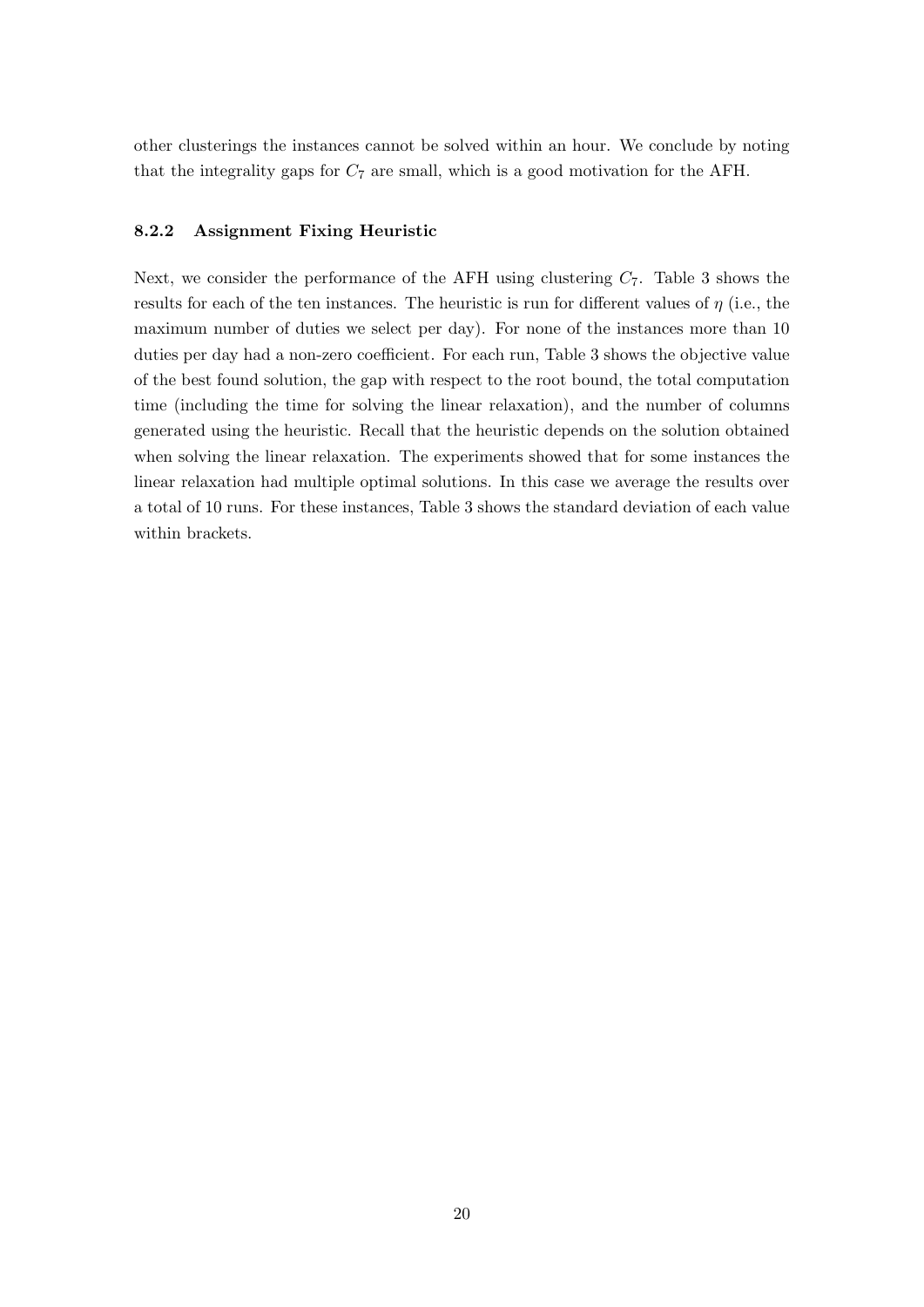|                  | $\eta$         | Best Solution |                          |           | Gap $(\%)$<br>Time (min) |          |                          | Nr. Columns |          |
|------------------|----------------|---------------|--------------------------|-----------|--------------------------|----------|--------------------------|-------------|----------|
|                  | 3              | 609.7         |                          | 0.0       |                          | 0.0      |                          | 12.0        |          |
| $\,1$            | $\bf 5$        | 609.7         |                          | 0.0       |                          | $0.0\,$  |                          | 12.0        |          |
|                  | 10             | 609.7         |                          | 0.0       | $\overline{a}$           | 0.0      |                          | 12.0        |          |
| $\sqrt{2}$       | 3              | 713.8         | $\overline{a}$           | 0.0       | $\overline{a}$           | 0.0      |                          | 12.0        |          |
|                  | $\overline{5}$ | 713.8         | $\overline{a}$           | 0.0       | $\overline{\phantom{0}}$ | 0.0      |                          | 12.0        |          |
|                  | 10             | 713.8         | $\overline{\phantom{0}}$ | 0.0       | $\overline{\phantom{0}}$ | $0.0\,$  | $\qquad \qquad -$        | 12.0        |          |
|                  | $\sqrt{3}$     | 287.3         | $\overline{a}$           | 2.6       | $\overline{\phantom{0}}$ | 0.0      | $\overline{\phantom{m}}$ | 585.0       |          |
| $\sqrt{3}$       | $\overline{5}$ | 287.3         |                          | 2.6       |                          | 0.0      |                          | 691.0       |          |
|                  | 10             | 287.3         | -                        | $2.6\,$   | $\overline{\phantom{0}}$ | $0.0\,$  |                          | 691.0       |          |
|                  | $\sqrt{3}$     | 380.0         | $\overline{a}$           | 2.6       | $\qquad \qquad -$        | 0.0      | $\qquad \qquad -$        | 1125.0      |          |
| $\overline{4}$   | $\overline{5}$ | 377.0         |                          | $1.8\,$   |                          | 0.0      |                          | 2554.0      |          |
|                  | 10             | 374.2         | $\overline{\phantom{0}}$ | $1.1\,$   | $\overline{\phantom{0}}$ | $0.0\,$  | $\qquad \qquad -$        | 3188.0      |          |
| $\bf 5$          | $\sqrt{3}$     | 959.2         |                          | $3.5\,$   | $\overline{\phantom{0}}$ | 0.0      |                          | 378.0       |          |
|                  | $\overline{5}$ | $959.2\,$     |                          | $3.5\,$   | $\overline{\phantom{0}}$ | $0.0\,$  |                          | 378.0       |          |
|                  | 10             | $959.2\,$     | -                        | $3.5\,$   | $\overline{a}$           | 0.0      |                          | 378.0       |          |
|                  | $\sqrt{3}$     | 1034.4        | $\overline{a}$           | $\!3.3$   | $\overline{a}$           | 0.0      | $\overline{a}$           | 266.0       |          |
| $\,6\,$          | $\overline{5}$ | 1034.4        |                          | 3.3       |                          | 0.0      |                          | 266.0       |          |
|                  | 10             | 1034.4        |                          | $\!3.3$   |                          | $0.0\,$  |                          | 266.0       |          |
|                  | 3              | 505.7         | (9.9)                    | $11.4\,$  | (1.7)                    | 0.3      | (0.0)                    | 1904.4      | (35.5)   |
| $\overline{7}$   | $\bf 5$        | 479.6         | (4.1)                    | $6.6\,$   | (0.8)                    | $0.4\,$  | (0.0)                    | 8382.3      | (250.3)  |
|                  | $10\,$         | 478.0         | (4.9)                    | $6.3\,$   | (1.0)                    | $0.5\,$  | (0.1)                    | 12782.4     | (352.0)  |
|                  | $\overline{3}$ | 574.7         | (5.1)                    | 8.9       | (0.8)                    | 0.3      | (0.0)                    | 2837.5      | (53.3)   |
| $8\,$            | $\overline{5}$ | 549.6         | (3.8)                    | $4.8\,$   | (0.7)                    | 0.5      | (0.1)                    | 15254.7     | 901.6    |
|                  | $10\,$         | 546.7         | (2.9)                    | $4.3\,$   | (0.5)                    | $0.6\,$  | (0.1)                    | 26302.6     | (2073.7) |
|                  | $\sqrt{3}$     | 1494.6        | (3.9)                    | $4.5\,$   | (0.3)                    | $1.1\,$  | (0.3)                    | 4186.9      | (143.5)  |
| $\boldsymbol{9}$ | $\overline{5}$ | 1474.9        | (2.0)                    | $\!3.3$   | (0.1)                    | $1.7\,$  | (0.5)                    | 15471.9     | (899.5)  |
|                  | $10\,$         | 1474.0        | (1.7)                    | $\!3.2\!$ | (0.1)                    | $1.9\,$  | (0.4)                    | 21460.5     | (2537.1) |
|                  | $\mathbf{3}$   | 720.1         | (7.9)                    | 16.9      | (0.9)                    | 12.2     | (1.4)                    | 5204.2      | (55.0)   |
| 10               | $\overline{5}$ | 672.7         | (5.3)                    | 11.1      | (0.7)                    | 23.4     | (9.5)                    | 31811.4     | (994.3)  |
|                  | 10             | 665.1         | (4.7)                    | $10.1\,$  | (0.7)                    | $26.5\,$ | (5.1)                    | 62212.0     | (4362.5) |

Table 3: Performance of the AFH for the different instances. For certain instances, multiple solutions to the linear relaxation exist. In this case the results are averaged over 10 runs, and the standard deviation is shown between brackets.

Table 3 shows that the heuristic performs well for all instances. The found gap is reasonably small (from a practical point of view), even for instance 10, which can be regarded as extremely difficult to solve using current state-of-the-art solution methods. As expected, Table 3 shows that the performance of the heuristic improves as  $\eta$  increases. The largest gain is generally observed when increasing  $\eta$  from 3 to 5. For  $\eta = 3$ , duties with a relatively high coefficient are not added. Note also that in this case the number of columns increases drastically. When increasing  $\eta$  from 5 to 10, the improvement is less. We note,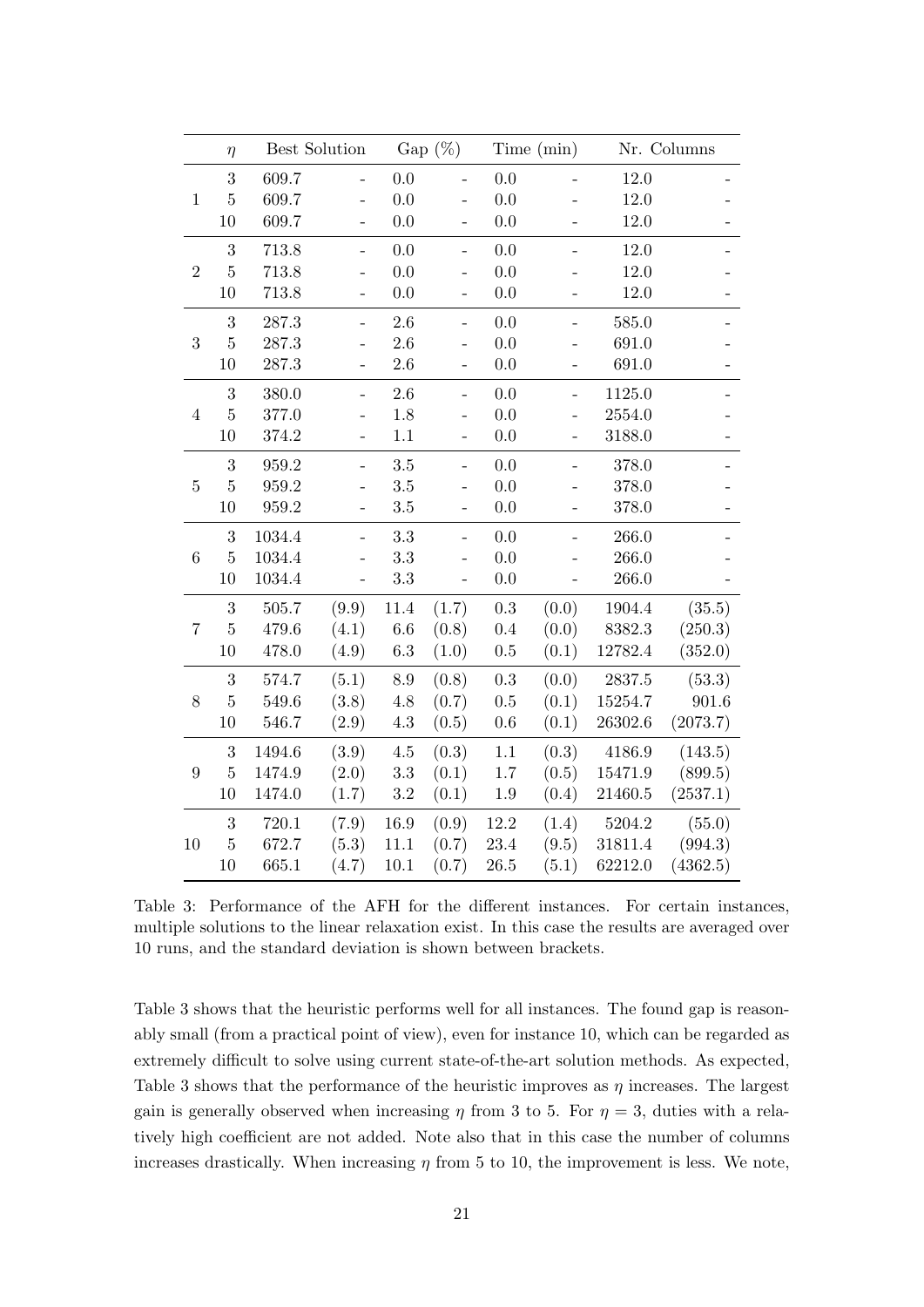however, that for these instances all variants could be solved quickly, hence picking the largest value for  $\eta$  is the best choice.

#### 8.2.3 Comparison Commercial Solver

Finally, we compare the performance of the Branch-and-Price approach and the AFH with CPLEX. Here the Branch-and-Price approach and the heuristic are applied to the model resulting from clustering  $C_7$ , and CPLEX is used for the model obtained from clustering  $C_1$ . Furthermore, the formulation resulting from  $C_7$  is tightened by adding the valid inequalities proposed in Breugem et al. [2017].

The results for the different instances are shown in Table 4. For each run Table 4 shows the root bound resulting from the used clustering, the best obtained lower bound for each method, the objective value of the best found solution, the gap with respect to the best-known lower bound, and the overall computation time (again limited to at most one hour). Note that the AFH does not improve the root bound, hence the lower bound for the AFH is omitted in Table 4. For the sake of clarity, we only display the average value for the AFH (as shown in Table 3).

Table 4 shows that the Branch-and-Price approach outperforms CPLEX for the smaller instances. Both approaches quickly solve instances 1 and 2, but the Branch-and-Price approach is much more efficient for the difficult instances 3 and 4. This can be attributed to the strong linear relaxation obtained using clustering  $C_7$ . Both instance 5 and 6 could be solved to optimality within the set time limit using the Branch-and-Price approach and CPLEX. We see that CPLEX outperforms the Branch-and-Price approach on the fifth instance, and both methods perform roughly equally on the sixth instance.

The benefit of the AFH is clearly visible when we consider the final four instances, which are considered the most difficult to solve. For these instances the Branch-and-Price approach stagnates, and CPLEX is not able to obtain a proper gap within the time limit. The heuristic, on the other hand, quickly obtains a good solution for each of the instances. Note that the poor performance of CPLEX is not only due to the weak lower bound: For each of the instances the heuristic finds a solution with a significantly lower objective value. Again, we note that the good performance of the heuristic on these instances is due to the strong linear relaxation obtained using clustering  $C_7$ .

Summarizing, the column generation approach allows to efficiently obtain good solutions to each of the ten instances. The smaller instances can be solved to optimality using the Branch-and-Price approach, and for the larger instances a good feasible solution can be obtained using the AFH.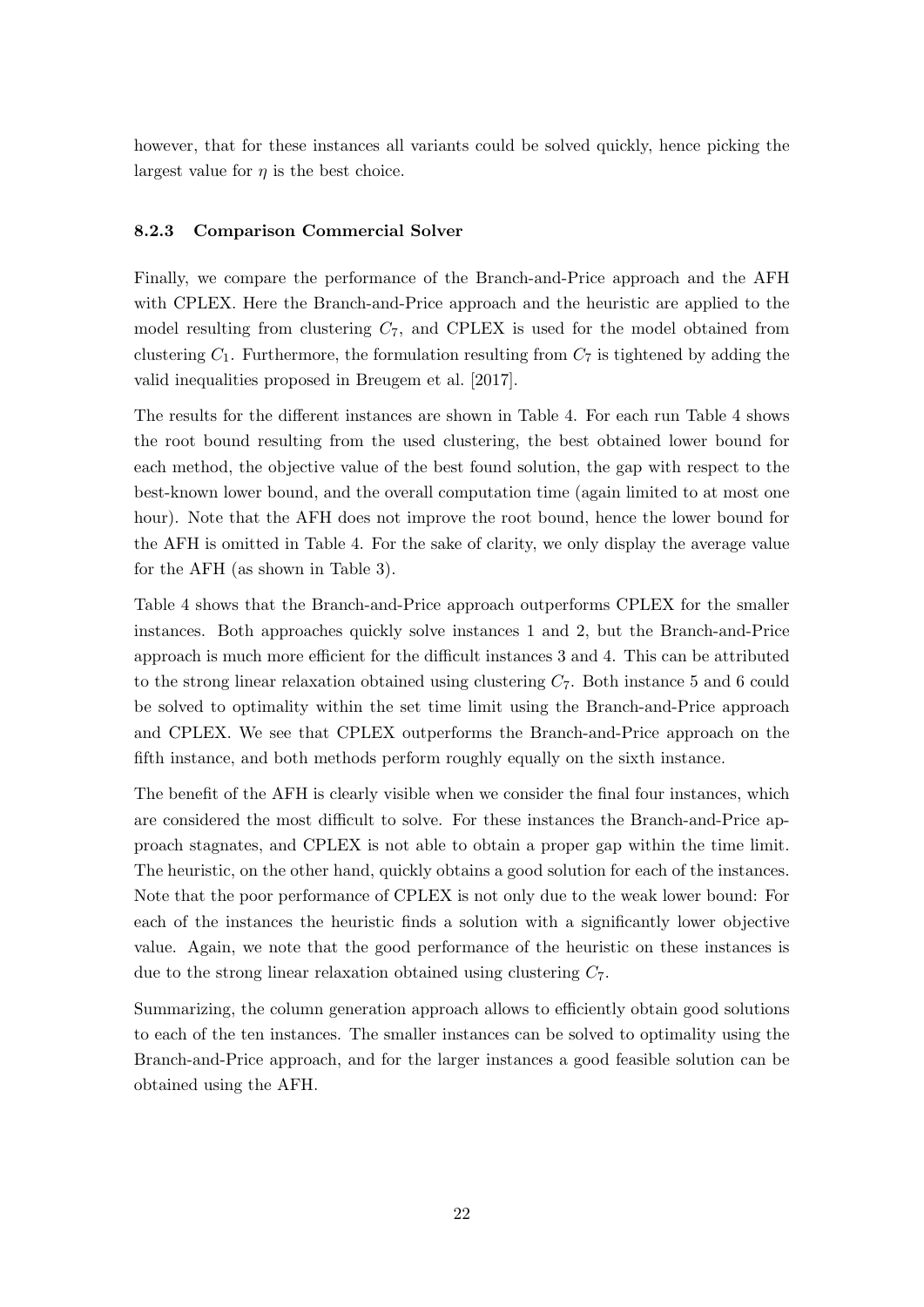|                  |                |           | Root Bound Lower Bound Best Solution |        | $Gap(\%)$ | Time (min) |
|------------------|----------------|-----------|--------------------------------------|--------|-----------|------------|
|                  | <b>CPLEX</b>   | 558.0     | 609.7                                | 609.7  | 0.0       | 0.0        |
| $\mathbf{1}$     | <b>B&amp;P</b> | 609.7     | 609.7                                | 609.7  | 0.0       | 0.0        |
|                  | <b>AFH</b>     | 609.7     |                                      | 609.7  | 0.0       | 0.0        |
| $\overline{2}$   | <b>CPLEX</b>   | 654.5     | 713.8                                | 713.8  | 0.0       | 0.0        |
|                  | <b>B&amp;P</b> | 713.8     | 713.8                                | 713.8  | 0.0       | 0.0        |
|                  | <b>AFH</b>     | 713.8     |                                      | 713.8  | 0.0       | 0.0        |
|                  | <b>CPLEX</b>   | 192.4     | 283.5                                | 283.5  | 0.0       | 31.7       |
| 3                | B&P            | 280.0     | 283.5                                | 283.5  | 0.0       | 0.1        |
|                  | <b>AFH</b>     | 280.0     | $\sim 100$                           | 287.3  | 1.3       | 0.0        |
|                  | <b>CPLEX</b>   | 274.0     | 373.9                                | 373.9  | 0.0       | 10.9       |
| 4                | <b>B&amp;P</b> | 370.2     | 373.9                                | 373.9  | 0.0       | $0.2\,$    |
|                  | <b>AFH</b>     | 370.2     |                                      | 374.2  | 0.1       | 0.0        |
|                  | <b>CPLEX</b>   | 671.4     | 950.3                                | 950.3  | 0.0       | 1.4        |
| $\overline{5}$   | <b>B&amp;P</b> | 925.8     | 950.3                                | 950.3  | 0.0       | 13.5       |
|                  | AFH            | 925.8     |                                      | 959.2  | $0.9\,$   | 0.0        |
|                  | <b>CPLEX</b>   | $618.4\,$ | 1008.5                               | 1008.5 | 0.0       | 3.7        |
| $6\phantom{.}6$  | <b>B&amp;P</b> | 1000.7    | 1008.5                               | 1008.5 | 0.0       | 3.0        |
|                  | <b>AFH</b>     | 1000.7    |                                      | 1034.4 | $2.5\,$   | 0.0        |
| $\overline{7}$   | <b>CPLEX</b>   | 181.0     | 321.1                                | 518.7  | 13.2      | >60        |
|                  | <b>B&amp;P</b> | 447.8     | 450.3                                |        |           | >60        |
|                  | <b>AFH</b>     | 447.8     |                                      | 478.0  | $5.8\,$   | 0.5        |
|                  | <b>CPLEX</b>   | 250.3     | 399.7                                | 572.2  | 8.2       | >60        |
| 8                | B&P            | 523.4     | 525.3                                |        |           | >60        |
|                  | AFH            | 523.4     |                                      | 546.7  | 3.9       | 0.6        |
| $\boldsymbol{9}$ | <b>CPLEX</b>   | 917.2     | 1331.2                               | 1569.2 | 8.9       | >60        |
|                  | <b>B&amp;P</b> | 1426.8    | 1429.2                               |        |           | >60        |
|                  | <b>AFH</b>     | 1426.8    |                                      | 1474.0 | 3.0       | 1.9        |
|                  | <b>CPLEX</b>   | 221.4     | 331.6                                | 1051.3 | 43.1      | >60        |
| 10               | <b>B&amp;P</b> | 598.2     | 598.2                                |        |           | >60        |
|                  | <b>AFH</b>     | 598.2     |                                      | 665.1  | 10.1      | 26.5       |

Table 4: Comparison of the Branch-and-Price approach (B&P), the assignment fixing heuristic (AFH), and CPLEX for the different instances.

# 9 Conclusion

In this paper, we analyzed a family of formulations for the Cyclic Crew Rostering problem (CCRP). This family of formulations is motivated by the poor performance of traditional assignment models for difficult instances. Each formulation has a different structure, which implies that a suitable variant can be picked for a given problem instance. We derived analytical results regarding the relative strength of the different formulations,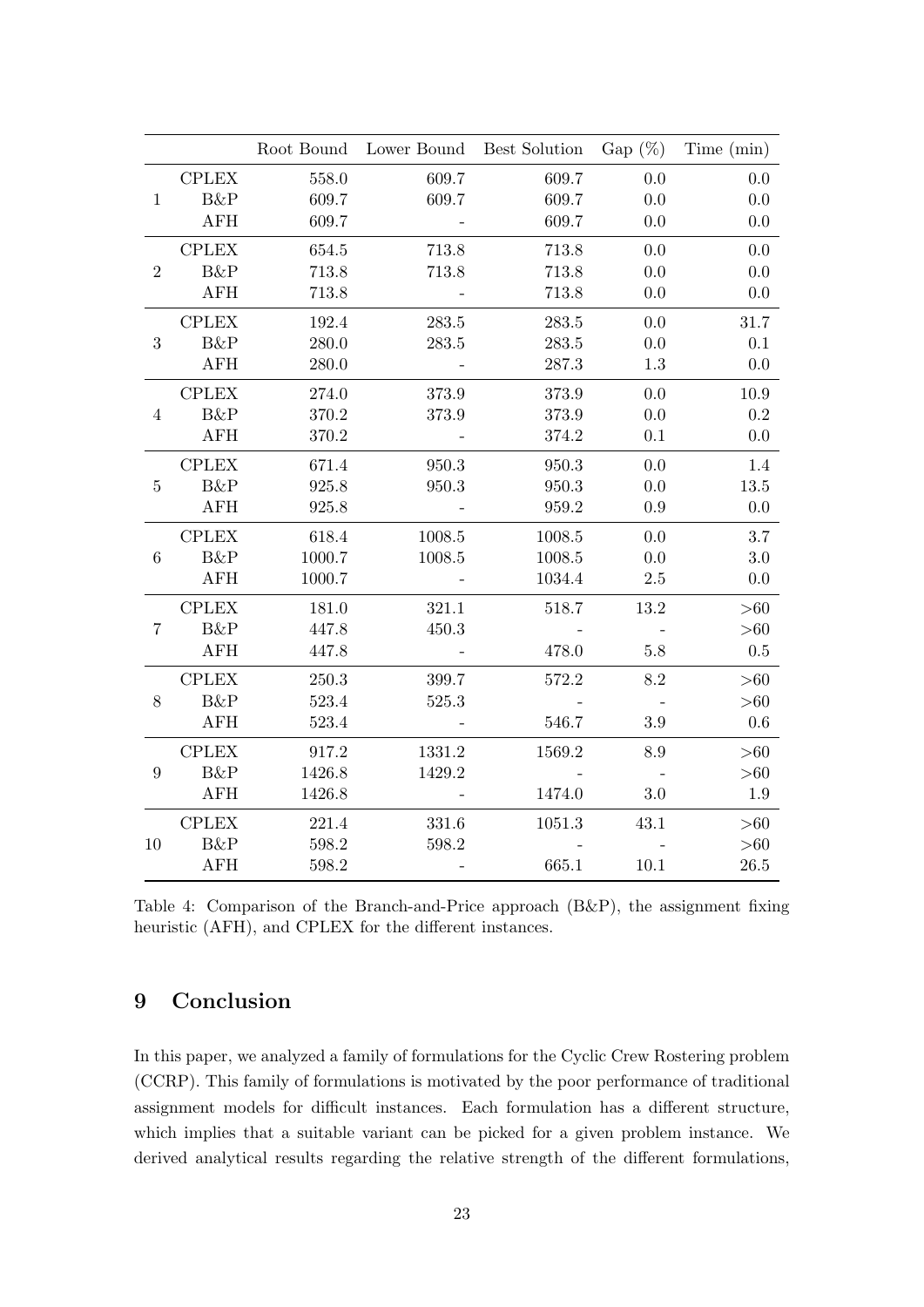which can be used as a guideline to pick a suitable formulation for a given problem instance.

We developed a column generation approach, where columns are generated using a resource constrained shortest path problem (RCSPP) with surplus variables. Based on this approach, we developed an exact Branch-and-Price method. Furthermore, we proposed a heuristic method, which reduces the number of possible duties per day based on the solution of the linear relaxation. By limiting the number of possible duties per day, the number of columns reduces greatly, leading to a tractable problem which can be solved using a commercial solver.

We applied both the Branch-and-Price approach and the heuristic to practical instances from NS. Our experiments showed the importance of picking a suitable formulation for a given problem instance. In particular, we show that a suitable formulation is better able to capture the penalty incurred from the roster constraints. As a result, the column generation approach outperforms a commercial solver using the traditional assignment model. The experiments also showed that the performance of the different methods depends on the structure of the problem instances, which is in line with the derived analytical results.

To further improve the proposed solution methods it would be interesting to embed the heuristic method in, e.g., variable neighborhood search. This would make the heuristic less dependent on the root node solution, as was showed to be the case in our experiments.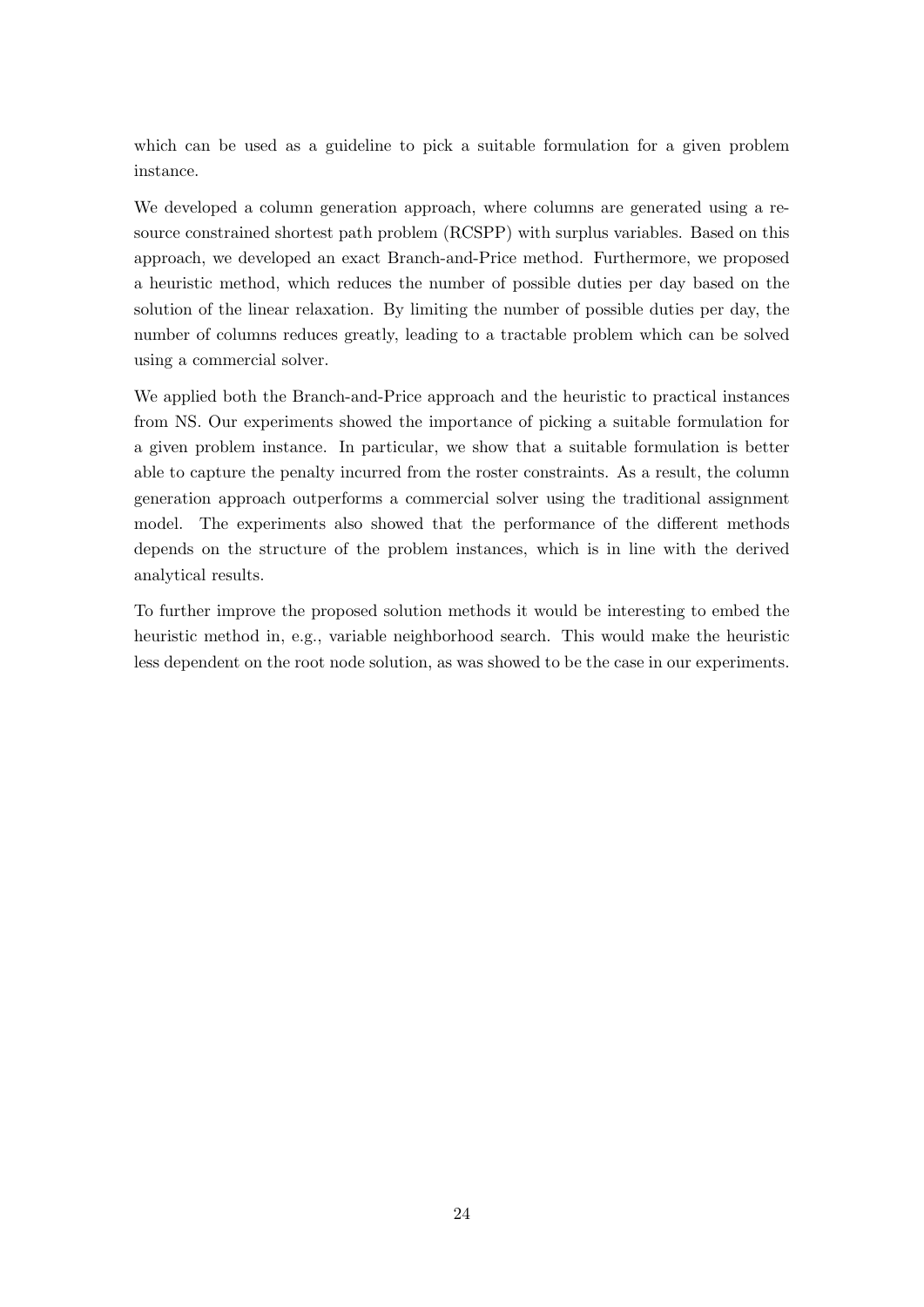## Appendix A

To complete the proof of Lemma 5.1 it remains to show that  $\bar{z}$  is feasible for the roster constraints in  $P \setminus P_L$ . Recall that  $u_p$  is the upper bound of the violation interval  $\Delta_p$ . Using (7) we have

$$
\sum_{\ell \in L} \sum_{q \in Q_{\ell}} \sum_{(t,d) \in q} f_{td}^p \bar{z}_q^{\ell} = \sum_{(t,d) \in \Omega} \sum_{\ell \in L} \sum_{\substack{q \in Q_{\ell}: \ q \ni (t,d)}} f_{td}^p \bar{z}_q^{\ell} \tag{10a}
$$

$$
= \sum_{(t,d)\in\Omega} \sum_{k\in K} \sum_{\substack{s\in S_k:\\s \ni (t,d)}} f_{td}^p \bar{x}_s^k \tag{10b}
$$

$$
=\sum_{k\in K}\sum_{s\in S_k}\sum_{(t,d)\in s}f_{td}^p\bar{x}_s^k.\tag{10c}
$$

Hence, for  $p \in P \setminus P_K$ , it follows that

$$
\sum_{\ell \in L} \sum_{q \in Q_{\ell}} \sum_{(t,d) \in q} f_{td}^p \bar{z}_q^{\ell} - b_p = \sum_{k \in K} \sum_{s \in S_k} \sum_{(t,d) \in s} f_{td}^p \bar{x}_s^k - b_p \tag{11a}
$$

$$
\leq u_p,\tag{11b}
$$

where (11b) follows from the feasibility of  $\bar{x}$ . Next, consider some  $p \in P_K \setminus P_L$ . Since  $p \in P_K$ , there is a cluster  $k' \in K$  such that the coefficients  $f_{td}^p$  are non-zero only for this cluster. It follows that

$$
\sum_{\ell \in L} \sum_{q \in Q_{\ell}} \sum_{(t,d) \in q} f_{td}^p \bar{z}_q^{\ell} - b_p = \sum_{k \in K} \sum_{s \in S_k} \sum_{(t,d) \in s} f_{td}^p \bar{x}_s^k - b_p \tag{12a}
$$

$$
=\sum_{s\in S_{k'}}\sum_{(t,d)\in s}f_{td}^p\bar{x}_s^{k'}-b_p\tag{12b}
$$

$$
=\sum_{s\in S_{k'}}\bar{x}_{s}^{k'}\sum_{(t,d)\in s}f_{td}^{p}-b_{p}\tag{12c}
$$

$$
=\sum_{s\in S_{k'}}\bar{x}_{s}^{k'}\left(\sum_{(t,d)\in s}f_{td}^p-b_p\right) \tag{12d}
$$

$$
\leq \sum_{s \in S_{k'}} \bar{x}_s^{k'} u_p \tag{12e}
$$

$$
=u_p,\t\t(12f)
$$

where (12d) and (12f) follow from (2), and (12e) follows from the feasibility of the roster sequence s. It follows that  $\bar{z}$  is feasible for all  $p \in P_K \setminus P_L$ , and thus for all  $p \in P \setminus P_L$ .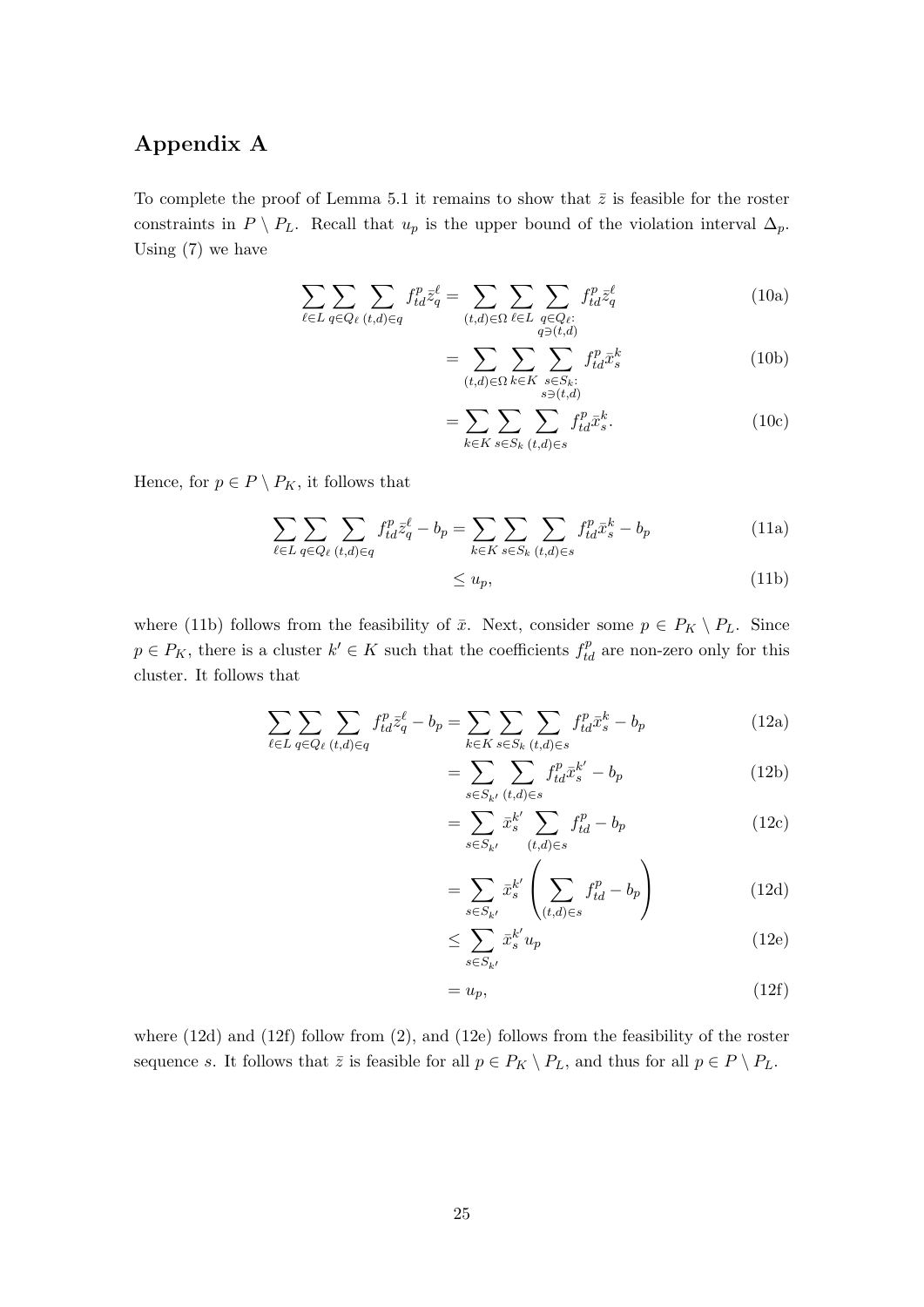## References

- E. Abbink, M. Fischetti, L. Kroon, G. Timmer, and M. Vromans. Reinventing crew scheduling at Netherlands Railways. Interfaces, 35(5):393–401, 2005.
- J. E. Beasley and N. Christofides. An algorithm for the resource constrained shortest path problem. Networks, 19(4):379–394, 1989.
- R. Borndörfer, M. Reuther, T. Schlechte, C. Schulz, E. Swarat, and S. Weider. Duty rostering in public transport-facing preferences, fairness, and fatigue. In CASPT, 2015.
- R. Borndörfer, C. Schulz, S. Seidl, and S. Weider. Integration of duty scheduling and rostering to increase driver satisfaction. Public Transport, 9(1):177-191, 2017.
- T. Breugem, T. Dollevoet, and D. Huisman. Is equality always desirable? Analyzing the trade-off between fairness and attractiveness in crew rostering. Econometric Institute Research Papers, (EI2017-30), 2017. Under first revision at Management Science.
- A. Caprara, M. Fischetti, P. Toth, D. Vigo, and P. L. Guida. Algorithms for railway crew management. Mathematical Programming, 79(1-3):125–141, 1997.
- A. Caprara, L. Kroon, M. Monaci, M. Peeters, and P. Toth. Passenger railway optimization. Handbooks in Operations Research and Management Science, 14:129–187, 2007.
- G. Desaulniers, J. Desrosiers, and M. M. Solomon. Column Generation, volume 5. Springer Science & Business Media, 2006.
- J. Desrosiers and M. E. Lübbecke. Branch-price-and-cut algorithms. Wiley Encyclopedia of Operations Research and Management Science, 2011.
- I. Dumitrescu and N. Boland. Improved preprocessing, labeling and scaling algorithms for the weight-constrained shortest path problem. Networks, 42(3):135–153, 2003.
- R. Freling, R. M. Lentink, and A. P. M. Wagelmans. A decision support system for crew planning in passenger transportation using a flexible branch-and-price algorithm. Annals of Operations Research, 127(1-4):203–222, 2004.
- M. Grötschel, R. Borndörfer, and A. Löbel. Duty scheduling in public transit. In Mathematics-Key Technology for the Future, pages 653–674. Springer, 2003.
- A. Hartog, D. Huisman, E. Abbink, and L. Kroon. Decision support for crew rostering at NS. Public Transport, 1(2):121–133, 2009.
- D. Huisman, L. G. Kroon, R. M. Lentink, and M. J. C. M. Vromans. Operations research in passenger railway transportation. Statistica Neerlandica, 59(4):467–497, 2005.
- S. Irnich and G. Desaulniers. Shortest path problems with resource constraints. In Column Generation, pages 33–65. Springer, 2005.